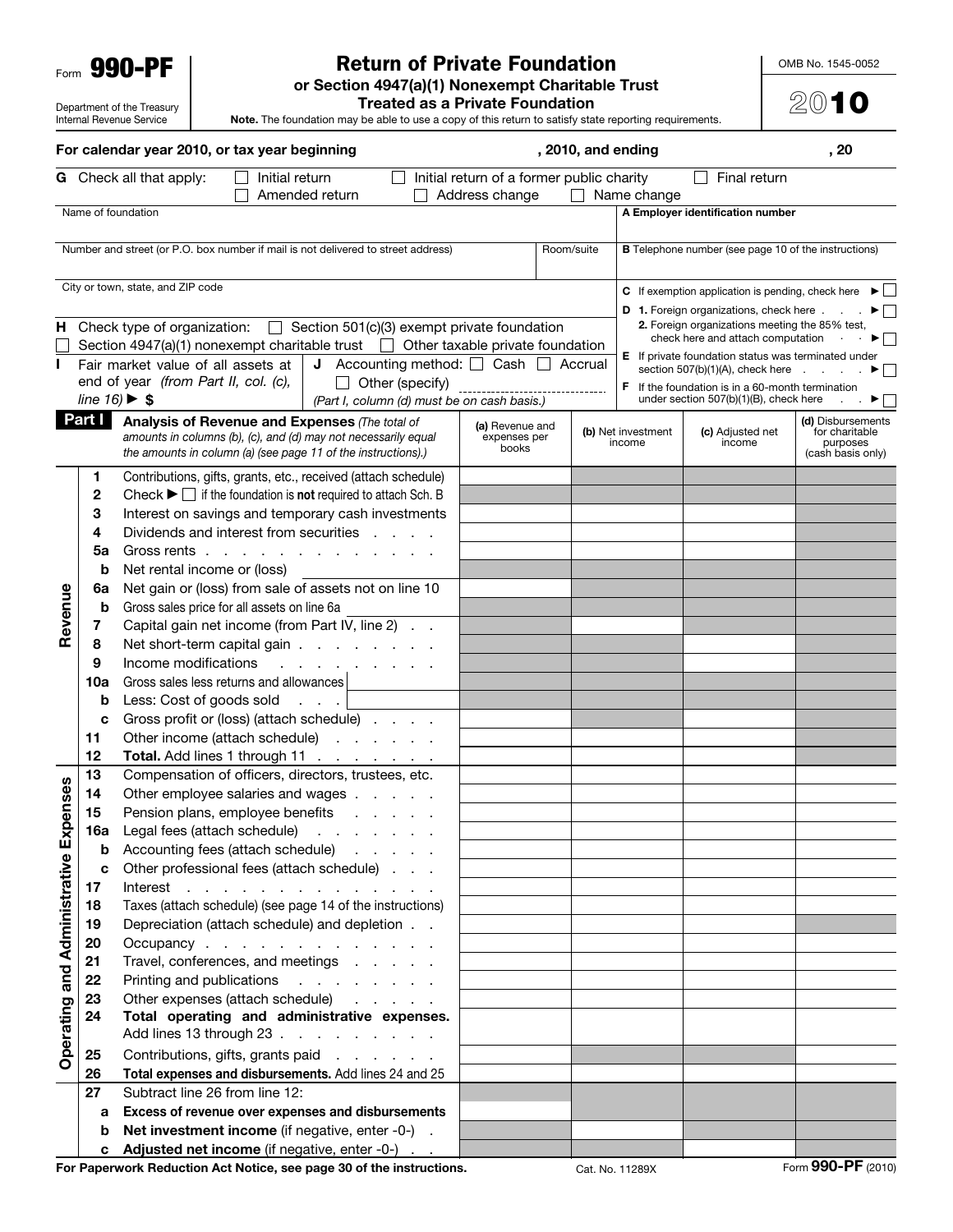|                             |          | Form 990-PF (2010)                                                                                                                                                                                                                                                                            |                   |                |                         | Page 2                |
|-----------------------------|----------|-----------------------------------------------------------------------------------------------------------------------------------------------------------------------------------------------------------------------------------------------------------------------------------------------|-------------------|----------------|-------------------------|-----------------------|
|                             | Part II  | Attached schedules and amounts in the description column                                                                                                                                                                                                                                      | Beginning of year |                | End of year             |                       |
|                             |          | <b>Balance Sheets</b> Should be for end-of-year amounts only. (See instructions.)                                                                                                                                                                                                             | (a) Book Value    | (b) Book Value |                         | (c) Fair Market Value |
|                             | 1        | Cash-non-interest-bearing<br>the contract of the contract of the                                                                                                                                                                                                                              |                   |                |                         |                       |
|                             | 2        | Savings and temporary cash investments                                                                                                                                                                                                                                                        |                   |                |                         |                       |
|                             | 3        | Accounts receivable >                                                                                                                                                                                                                                                                         |                   |                |                         |                       |
|                             |          |                                                                                                                                                                                                                                                                                               |                   |                |                         |                       |
|                             | 4        |                                                                                                                                                                                                                                                                                               |                   |                |                         |                       |
|                             |          |                                                                                                                                                                                                                                                                                               |                   |                |                         |                       |
|                             | 5        | Grants receivable                                                                                                                                                                                                                                                                             |                   |                |                         |                       |
|                             | 6        | Receivables due from officers, directors, trustees, and other<br>disqualified persons (attach schedule) (see page 15 of the<br>$instructions)$ .                                                                                                                                              |                   |                |                         |                       |
|                             |          |                                                                                                                                                                                                                                                                                               |                   |                |                         |                       |
|                             | 7        |                                                                                                                                                                                                                                                                                               |                   |                |                         |                       |
|                             |          |                                                                                                                                                                                                                                                                                               |                   |                |                         |                       |
| Assets                      | 8        | Inventories for sale or use                                                                                                                                                                                                                                                                   |                   |                |                         |                       |
|                             | 9        | Prepaid expenses and deferred charges                                                                                                                                                                                                                                                         |                   |                |                         |                       |
|                             | 10a      | Investments-U.S. and state government obligations (attach schedule)                                                                                                                                                                                                                           |                   |                |                         |                       |
|                             | b        | Investments-corporate stock (attach schedule)                                                                                                                                                                                                                                                 |                   |                |                         |                       |
|                             | c        | Investments-corporate bonds (attach schedule)                                                                                                                                                                                                                                                 |                   |                |                         |                       |
|                             | 11       | Investments-land, buildings, and equipment: basis > _____________________________                                                                                                                                                                                                             |                   |                |                         |                       |
|                             |          | Less: accumulated depreciation (attach schedule) > _____________________________                                                                                                                                                                                                              |                   |                |                         |                       |
|                             | 12       | Investments-mortgage loans                                                                                                                                                                                                                                                                    |                   |                |                         |                       |
|                             | 13       | Investments-other (attach schedule)                                                                                                                                                                                                                                                           |                   |                |                         |                       |
|                             | 14       |                                                                                                                                                                                                                                                                                               |                   |                |                         |                       |
|                             |          | Less: accumulated depreciation (attach schedule) > _____________________________                                                                                                                                                                                                              |                   |                |                         |                       |
|                             | 15       | Other assets (describe $\blacktriangleright$                                                                                                                                                                                                                                                  |                   |                |                         |                       |
|                             | 16       | Total assets (to be completed by all filers-see the                                                                                                                                                                                                                                           |                   |                |                         |                       |
|                             |          | instructions. Also, see page 1, item l)                                                                                                                                                                                                                                                       |                   |                |                         |                       |
|                             | 17       | Accounts payable and accrued expenses                                                                                                                                                                                                                                                         |                   |                |                         |                       |
|                             | 18       | Grants payable                                                                                                                                                                                                                                                                                |                   |                |                         |                       |
| Liabilities                 | 19       | Deferred revenue                                                                                                                                                                                                                                                                              |                   |                |                         |                       |
|                             | 20       | Loans from officers, directors, trustees, and other disqualified persons                                                                                                                                                                                                                      |                   |                |                         |                       |
|                             | 21       | Mortgages and other notes payable (attach schedule)                                                                                                                                                                                                                                           |                   |                |                         |                       |
|                             | 22       | Other liabilities (describe >                                                                                                                                                                                                                                                                 |                   |                |                         |                       |
|                             | 23       | Total liabilities (add lines 17 through 22)                                                                                                                                                                                                                                                   |                   |                |                         |                       |
|                             |          | Foundations that follow SFAS 117, check here $\Box$ $\blacktriangleright$ $\Box$<br>and complete lines 24 through 26 and lines 30 and 31.                                                                                                                                                     |                   |                |                         |                       |
|                             | 24       | Unrestricted.                                                                                                                                                                                                                                                                                 |                   |                |                         |                       |
|                             | 25       | Temporarily restricted                                                                                                                                                                                                                                                                        |                   |                |                         |                       |
|                             | 26       | Permanently restricted                                                                                                                                                                                                                                                                        |                   |                |                         |                       |
| Net Assets or Fund Balances |          | Foundations that do not follow SFAS 117, check here ▶ □<br>and complete lines 27 through 31.                                                                                                                                                                                                  |                   |                |                         |                       |
|                             | 27       | Capital stock, trust principal, or current funds                                                                                                                                                                                                                                              |                   |                |                         |                       |
|                             | 28       | Paid-in or capital surplus, or land, bldg., and equipment fund                                                                                                                                                                                                                                |                   |                |                         |                       |
|                             | 29       | Retained earnings, accumulated income, endowment, or other funds                                                                                                                                                                                                                              |                   |                |                         |                       |
|                             | 30       | Total net assets or fund balances (see page 17 of the                                                                                                                                                                                                                                         |                   |                |                         |                       |
|                             |          | $instructions)$ .                                                                                                                                                                                                                                                                             |                   |                |                         |                       |
|                             | 31       | Total liabilities and net assets/fund balances (see page 17<br>of the instructions) (enterprise of the instructions) (enterprise or a contract of the instruction of the instruction of the instruction of the instruction of the instruction of the instruction of the instruction of the in |                   |                |                         |                       |
|                             | Part III | Analysis of Changes in Net Assets or Fund Balances                                                                                                                                                                                                                                            |                   |                |                         |                       |
|                             |          | 1 Total net assets or fund balances at beginning of year-Part II, column (a), line 30 (must agree with                                                                                                                                                                                        |                   |                |                         |                       |
|                             |          | 1.                                                                                                                                                                                                                                                                                            |                   |                |                         |                       |
| 2                           |          | $\mathbf{2}$                                                                                                                                                                                                                                                                                  |                   |                |                         |                       |
| 3                           |          |                                                                                                                                                                                                                                                                                               |                   |                | 3                       |                       |
| 4                           |          |                                                                                                                                                                                                                                                                                               |                   |                | $\overline{\mathbf{4}}$ |                       |
|                             |          | Decreases not included in line 2 (itemize) ▶                                                                                                                                                                                                                                                  |                   |                | $\overline{\mathbf{5}}$ |                       |
|                             |          |                                                                                                                                                                                                                                                                                               |                   |                | 6                       |                       |
|                             |          |                                                                                                                                                                                                                                                                                               |                   |                |                         | Form 990-PF (2010)    |

 $\overline{\phantom{0}}$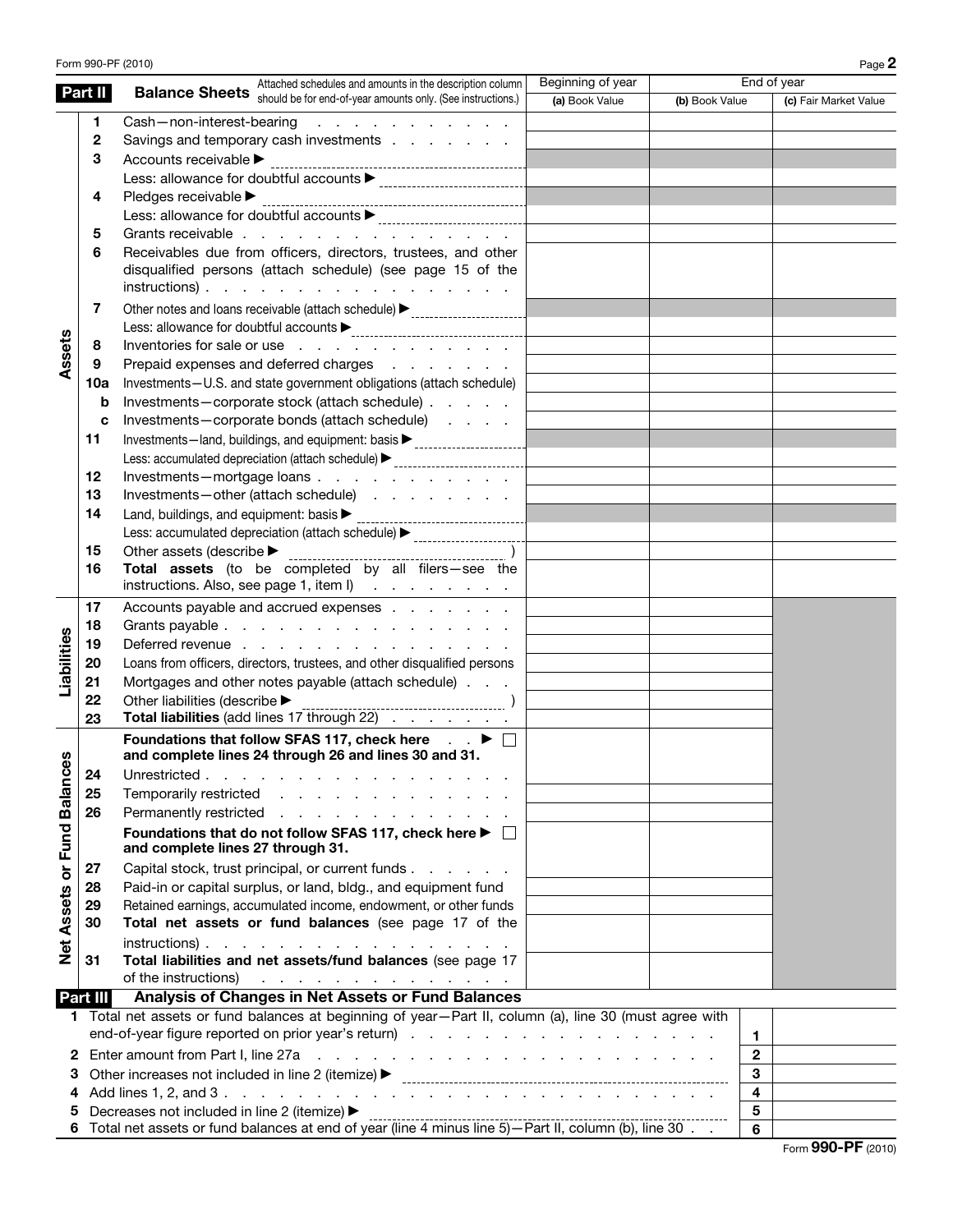|         | Form 990-PF (2010)                                            |                                                                                                                                                                                                                                                                                                                                   |                                                                                 |                                                 |                                      | Page $3$                                                         |
|---------|---------------------------------------------------------------|-----------------------------------------------------------------------------------------------------------------------------------------------------------------------------------------------------------------------------------------------------------------------------------------------------------------------------------|---------------------------------------------------------------------------------|-------------------------------------------------|--------------------------------------|------------------------------------------------------------------|
| Part IV |                                                               | <b>Capital Gains and Losses for Tax on Investment Income</b>                                                                                                                                                                                                                                                                      |                                                                                 |                                                 |                                      |                                                                  |
|         |                                                               | (a) List and describe the kind(s) of property sold (e.g., real estate,<br>2-story brick warehouse; or common stock, 200 shs. MLC Co.)                                                                                                                                                                                             |                                                                                 | (b) How acquired<br>P-Purchase<br>D-Donation    | (c) Date acquired<br>(mo., day, yr.) | (d) Date sold<br>(mo., day, yr.)                                 |
| 1a      |                                                               |                                                                                                                                                                                                                                                                                                                                   |                                                                                 |                                                 |                                      |                                                                  |
| b       |                                                               |                                                                                                                                                                                                                                                                                                                                   |                                                                                 |                                                 |                                      |                                                                  |
| c       |                                                               |                                                                                                                                                                                                                                                                                                                                   |                                                                                 |                                                 |                                      |                                                                  |
| d       |                                                               |                                                                                                                                                                                                                                                                                                                                   |                                                                                 |                                                 |                                      |                                                                  |
| е       |                                                               |                                                                                                                                                                                                                                                                                                                                   |                                                                                 |                                                 |                                      |                                                                  |
|         | (e) Gross sales price                                         | (f) Depreciation allowed<br>(or allowable)                                                                                                                                                                                                                                                                                        |                                                                                 | (g) Cost or other basis<br>plus expense of sale |                                      | (h) Gain or (loss)<br>(e) plus (f) minus (g)                     |
| а       |                                                               |                                                                                                                                                                                                                                                                                                                                   |                                                                                 |                                                 |                                      |                                                                  |
| b       |                                                               |                                                                                                                                                                                                                                                                                                                                   |                                                                                 |                                                 |                                      |                                                                  |
| c       |                                                               |                                                                                                                                                                                                                                                                                                                                   |                                                                                 |                                                 |                                      |                                                                  |
| d       |                                                               |                                                                                                                                                                                                                                                                                                                                   |                                                                                 |                                                 |                                      |                                                                  |
| е       |                                                               |                                                                                                                                                                                                                                                                                                                                   |                                                                                 |                                                 |                                      |                                                                  |
|         |                                                               | Complete only for assets showing gain in column (h) and owned by the foundation on 12/31/69                                                                                                                                                                                                                                       |                                                                                 |                                                 |                                      | (I) Gains (Col. (h) gain minus                                   |
|         | (i) F.M.V. as of $12/31/69$                                   | (i) Adjusted basis<br>as of 12/31/69                                                                                                                                                                                                                                                                                              |                                                                                 | (k) Excess of col. (i)<br>over col. (j), if any |                                      | col. (k), but not less than $-0$ -) or<br>Losses (from col. (h)) |
| а       |                                                               |                                                                                                                                                                                                                                                                                                                                   |                                                                                 |                                                 |                                      |                                                                  |
| b       |                                                               |                                                                                                                                                                                                                                                                                                                                   |                                                                                 |                                                 |                                      |                                                                  |
| c       |                                                               |                                                                                                                                                                                                                                                                                                                                   |                                                                                 |                                                 |                                      |                                                                  |
| d       |                                                               |                                                                                                                                                                                                                                                                                                                                   |                                                                                 |                                                 |                                      |                                                                  |
| е       |                                                               |                                                                                                                                                                                                                                                                                                                                   |                                                                                 |                                                 |                                      |                                                                  |
| 2       | Capital gain net income or (net capital loss)                 |                                                                                                                                                                                                                                                                                                                                   | If gain, also enter in Part I, line 7<br>If (loss), enter -0- in Part I, line 7 |                                                 | 2                                    |                                                                  |
| 3       |                                                               | Net short-term capital gain or (loss) as defined in sections 1222(5) and (6):<br>If gain, also enter in Part I, line 8, column (c) (see pages 13 and 17 of the instructions).                                                                                                                                                     |                                                                                 |                                                 |                                      |                                                                  |
|         | If (loss), enter -0- in Part I, line 8                        | and the contract of the contract of the contract of the                                                                                                                                                                                                                                                                           |                                                                                 |                                                 | 3                                    |                                                                  |
| Part V  |                                                               | Qualification Under Section 4940(e) for Reduced Tax on Net Investment Income                                                                                                                                                                                                                                                      |                                                                                 |                                                 |                                      |                                                                  |
|         |                                                               | (For optional use by domestic private foundations subject to the section 4940(a) tax on net investment income.)                                                                                                                                                                                                                   |                                                                                 |                                                 |                                      |                                                                  |
|         |                                                               |                                                                                                                                                                                                                                                                                                                                   |                                                                                 |                                                 |                                      |                                                                  |
|         | If section 4940(d)(2) applies, leave this part blank.         |                                                                                                                                                                                                                                                                                                                                   |                                                                                 |                                                 |                                      |                                                                  |
|         |                                                               | Was the foundation liable for the section 4942 tax on the distributable amount of any year in the base period?<br>If "Yes," the foundation does not qualify under section 4940(e). Do not complete this part.                                                                                                                     |                                                                                 |                                                 |                                      | Yes    <br>- No                                                  |
| 1       |                                                               | Enter the appropriate amount in each column for each year; see page 18 of the instructions before making any entries.                                                                                                                                                                                                             |                                                                                 |                                                 |                                      |                                                                  |
|         | (a)                                                           |                                                                                                                                                                                                                                                                                                                                   |                                                                                 |                                                 |                                      | (d)                                                              |
|         | Base period years<br>Calendar year (or tax year beginning in) | (b)<br>Adjusted qualifying distributions                                                                                                                                                                                                                                                                                          |                                                                                 | (c)<br>Net value of noncharitable-use assets    |                                      | Distribution ratio<br>(col. (b) divided by col. (c))             |
|         | 2009                                                          |                                                                                                                                                                                                                                                                                                                                   |                                                                                 |                                                 |                                      |                                                                  |
|         | 2008                                                          |                                                                                                                                                                                                                                                                                                                                   |                                                                                 |                                                 |                                      |                                                                  |
|         | 2007                                                          |                                                                                                                                                                                                                                                                                                                                   |                                                                                 |                                                 |                                      |                                                                  |
|         | 2006                                                          |                                                                                                                                                                                                                                                                                                                                   |                                                                                 |                                                 |                                      |                                                                  |
|         | 2005                                                          |                                                                                                                                                                                                                                                                                                                                   |                                                                                 |                                                 |                                      |                                                                  |
| 2<br>3  | <b>Total</b> of line 1, column (d)                            | a construction of the construction of the construction of the construction of the construction of the construction of the construction of the construction of the construction of the construction of the construction of the<br>Average distribution ratio for the 5-year base period-divide the total on line 2 by 5, or by the |                                                                                 |                                                 | $\overline{2}$                       |                                                                  |
|         |                                                               | number of years the foundation has been in existence if less than 5 years                                                                                                                                                                                                                                                         |                                                                                 | and the contract of the con-                    | 3                                    |                                                                  |
| 4       |                                                               | Enter the net value of noncharitable-use assets for 2010 from Part X, line 5                                                                                                                                                                                                                                                      |                                                                                 |                                                 | 4                                    |                                                                  |
| 5       | Multiply line 4 by line 3                                     |                                                                                                                                                                                                                                                                                                                                   |                                                                                 |                                                 |                                      |                                                                  |
| 6       |                                                               | Enter 1% of net investment income (1% of Part I, line 27b)                                                                                                                                                                                                                                                                        |                                                                                 |                                                 | 6                                    |                                                                  |
| 7       | Add lines 5 and 6                                             |                                                                                                                                                                                                                                                                                                                                   |                                                                                 |                                                 | $\overline{\mathbf{z}}$              |                                                                  |
| 8       | Part VI instructions on page 18.                              | If line 8 is equal to or greater than line 7, check the box in Part VI, line 1b, and complete that part using a 1% tax rate. See the                                                                                                                                                                                              |                                                                                 |                                                 | 8                                    |                                                                  |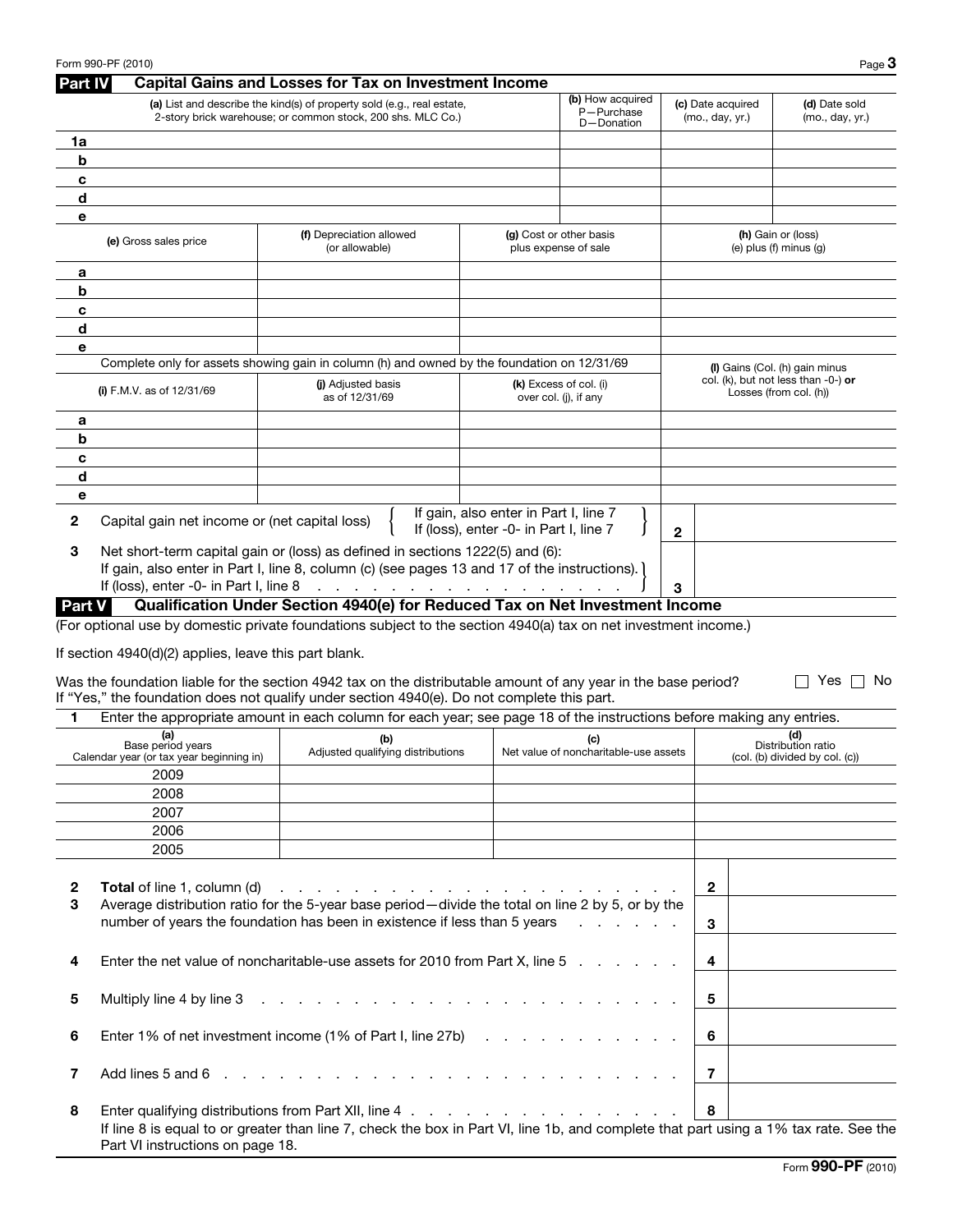|                | Form 990-PF (2010)                                                                                                                                                                                                                                                                                                                              |                     |     | Page 4 |  |  |  |
|----------------|-------------------------------------------------------------------------------------------------------------------------------------------------------------------------------------------------------------------------------------------------------------------------------------------------------------------------------------------------|---------------------|-----|--------|--|--|--|
| <b>Part VI</b> | Excise Tax Based on Investment Income (Section 4940(a), 4940(b), 4940(e), or 4948–see page 18 of the instructions)                                                                                                                                                                                                                              |                     |     |        |  |  |  |
|                | 1a Exempt operating foundations described in section $4940(d)(2)$ , check here $\blacktriangleright \Box$ and enter "N/A" on line 1.<br>Date of ruling or determination letter:<br>(attach copy of letter if necessary-see instructions)                                                                                                        |                     |     |        |  |  |  |
| b              | Domestic foundations that meet the section 4940(e) requirements in Part V, check<br>1<br>here $\blacktriangleright \Box$ and enter 1% of Part I, line 27b                                                                                                                                                                                       |                     |     |        |  |  |  |
|                | All other domestic foundations enter 2% of line 27b. Exempt foreign organizations enter 4% of<br>Part I, line 12, col. (b).                                                                                                                                                                                                                     |                     |     |        |  |  |  |
| $\mathbf{2}$   | Tax under section 511 (domestic section 4947(a)(1) trusts and taxable foundations only. Others enter -0-)<br>2                                                                                                                                                                                                                                  |                     |     |        |  |  |  |
| 3              | 3                                                                                                                                                                                                                                                                                                                                               |                     |     |        |  |  |  |
| 4              | 4<br>Subtitle A (income) tax (domestic section 4947(a)(1) trusts and taxable foundations only. Others enter -0-)                                                                                                                                                                                                                                |                     |     |        |  |  |  |
| 5              | Tax based on investment income. Subtract line 4 from line 3. If zero or less, enter -0-<br>5                                                                                                                                                                                                                                                    |                     |     |        |  |  |  |
| 6              | Credits/Payments:                                                                                                                                                                                                                                                                                                                               |                     |     |        |  |  |  |
| а              | 2010 estimated tax payments and 2009 overpayment credited to 2010<br>6a                                                                                                                                                                                                                                                                         |                     |     |        |  |  |  |
| b              | Exempt foreign organizations-tax withheld at source<br>6b                                                                                                                                                                                                                                                                                       |                     |     |        |  |  |  |
| с              | Tax paid with application for extension of time to file (Form 8868).<br>6c                                                                                                                                                                                                                                                                      |                     |     |        |  |  |  |
| d              | Backup withholding erroneously withheld<br>6d                                                                                                                                                                                                                                                                                                   |                     |     |        |  |  |  |
| 7              | 7<br>Total credits and payments. Add lines 6a through 6d                                                                                                                                                                                                                                                                                        |                     |     |        |  |  |  |
| 8              | 8<br>Enter any <b>penalty</b> for underpayment of estimated tax. Check here $\Box$ if Form 2220 is attached<br>9                                                                                                                                                                                                                                |                     |     |        |  |  |  |
| 9<br>10        | Tax due. If the total of lines 5 and 8 is more than line 7, enter amount owed<br>and a state of the state of the<br><b>Overpayment.</b> If line 7 is more than the total of lines 5 and 8, enter the <b>amount overpaid</b><br>10                                                                                                               |                     |     |        |  |  |  |
| 11             | Enter the amount of line 10 to be: Credited to 2011 estimated tax ><br>11<br>Refunded                                                                                                                                                                                                                                                           |                     |     |        |  |  |  |
|                | <b>Part VII-A</b><br><b>Statements Regarding Activities</b>                                                                                                                                                                                                                                                                                     |                     |     |        |  |  |  |
|                | 1a During the tax year, did the foundation attempt to influence any national, state, or local legislation or did it                                                                                                                                                                                                                             |                     | Yes | No.    |  |  |  |
|                | participate or intervene in any political campaign?<br>and the contract of the contract of the contract of the contract of                                                                                                                                                                                                                      | 1a                  |     |        |  |  |  |
| b              | Did it spend more than \$100 during the year (either directly or indirectly) for political purposes (see page 19                                                                                                                                                                                                                                | 1b                  |     |        |  |  |  |
|                | If the answer is "Yes" to 1a or 1b, attach a detailed description of the activities and copies of any materials<br>published or distributed by the foundation in connection with the activities.                                                                                                                                                |                     |     |        |  |  |  |
| с              | Did the foundation file Form 1120-POL for this year?                                                                                                                                                                                                                                                                                            | 1c                  |     |        |  |  |  |
| d              | Enter the amount (if any) of tax on political expenditures (section 4955) imposed during the year:                                                                                                                                                                                                                                              |                     |     |        |  |  |  |
|                | (1) On the foundation. $\triangleright$ \$<br>(2) On foundation managers. $\triangleright$ \$                                                                                                                                                                                                                                                   |                     |     |        |  |  |  |
| е              | Enter the reimbursement (if any) paid by the foundation during the year for political expenditure tax imposed<br>on foundation managers. $\triangleright$ \$                                                                                                                                                                                    |                     |     |        |  |  |  |
| $\mathbf{2}$   | Has the foundation engaged in any activities that have not previously been reported to the IRS?<br>If "Yes," attach a detailed description of the activities.                                                                                                                                                                                   | $\mathbf{2}$        |     |        |  |  |  |
| 3              | Has the foundation made any changes, not previously reported to the IRS, in its governing instrument, articles of<br>incorporation, or bylaws, or other similar instruments? If "Yes," attach a conformed copy of the changes                                                                                                                   | 3                   |     |        |  |  |  |
| 4a             | Did the foundation have unrelated business gross income of \$1,000 or more during the year?                                                                                                                                                                                                                                                     | 4a                  |     |        |  |  |  |
| b              |                                                                                                                                                                                                                                                                                                                                                 | 4b                  |     |        |  |  |  |
| 5              | Was there a liquidation, termination, dissolution, or substantial contraction during the year?<br>If "Yes," attach the statement required by General Instruction T.                                                                                                                                                                             | 5                   |     |        |  |  |  |
| 6              | Are the requirements of section 508(e) (relating to sections 4941 through 4945) satisfied either:                                                                                                                                                                                                                                               |                     |     |        |  |  |  |
|                | • By language in the governing instrument, or                                                                                                                                                                                                                                                                                                   |                     |     |        |  |  |  |
|                | • By state legislation that effectively amends the governing instrument so that no mandatory directions that                                                                                                                                                                                                                                    |                     |     |        |  |  |  |
|                | conflict with the state law remain in the governing instrument?<br>$\sim$<br>$\sim$<br>the contract of the contract of the contract of                                                                                                                                                                                                          | 6                   |     |        |  |  |  |
| 7<br>8a        | Did the foundation have at least \$5,000 in assets at any time during the year? If "Yes," complete Part II, col. (c), and Part XV<br>Enter the states to which the foundation reports or with which it is registered (see page 19 of the                                                                                                        | $\overline{7}$      |     |        |  |  |  |
|                | instructions) $\blacktriangleright$<br>If the answer is "Yes" to line 7, has the foundation furnished a copy of Form 990-PF to the Attorney General                                                                                                                                                                                             |                     |     |        |  |  |  |
| b              | (or designate) of each state as required by General Instruction G? If "No," attach explanation                                                                                                                                                                                                                                                  | 8b                  |     |        |  |  |  |
| 9              | Is the foundation claiming status as a private operating foundation within the meaning of section 4942(j)(3) or<br>4942(j)(5) for calendar year 2010 or the taxable year beginning in 2010 (see instructions for Part XIV on page<br>27)? If "Yes," complete Part XIV<br>والمتحاول والمتحاول والمتحاول والمتحاول والمتحاول والمتحاول والمتحاولة | 9                   |     |        |  |  |  |
| 10             | Did any persons become substantial contributors during the tax year? If "Yes," attach a schedule listing their                                                                                                                                                                                                                                  |                     |     |        |  |  |  |
|                |                                                                                                                                                                                                                                                                                                                                                 | 10                  |     |        |  |  |  |
|                |                                                                                                                                                                                                                                                                                                                                                 | Eorm $990-PF(2010)$ |     |        |  |  |  |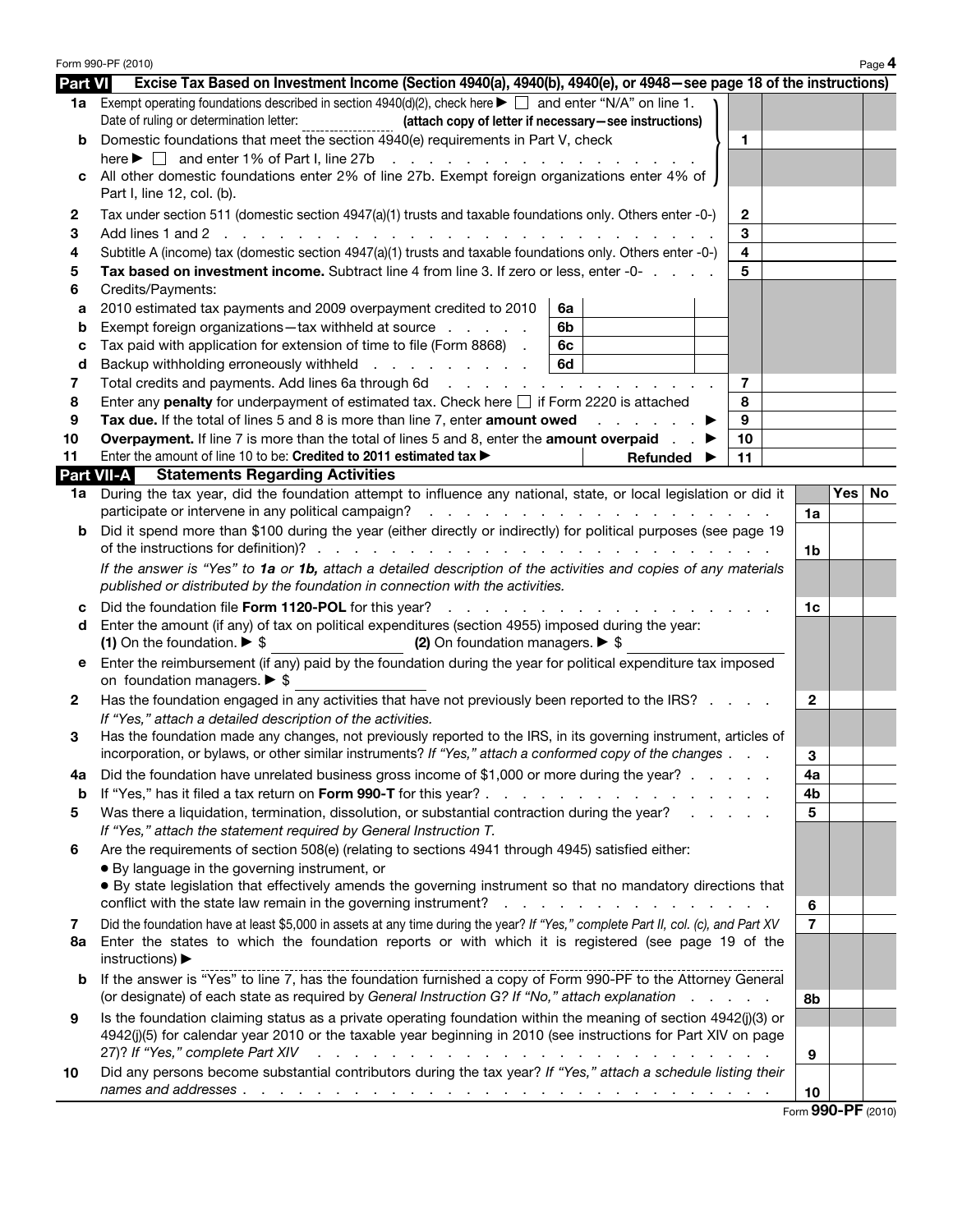|    | Form 990-PF (2010)                                                                                                                                                                                                                                                                                                                                                                                                                                           |         | Page 5 |
|----|--------------------------------------------------------------------------------------------------------------------------------------------------------------------------------------------------------------------------------------------------------------------------------------------------------------------------------------------------------------------------------------------------------------------------------------------------------------|---------|--------|
|    | <b>Part VII-A</b><br><b>Statements Regarding Activities (continued)</b>                                                                                                                                                                                                                                                                                                                                                                                      |         |        |
| 11 | At any time during the year, did the foundation, directly or indirectly, own a controlled entity within the<br>meaning of section 512(b)(13)? If "Yes," attach schedule (see page 20 of the instructions)<br>11                                                                                                                                                                                                                                              |         |        |
| 12 | Did the foundation acquire a direct or indirect interest in any applicable insurance contract before<br>August 17, 2008?<br>and a construction of the construction of the construction of the construction of the construction of the construction of the construction of the construction of the construction of the construction of the construction of<br>12                                                                                              |         |        |
| 13 | Did the foundation comply with the public inspection requirements for its annual returns and exemption application?<br>13<br>Website address $\blacktriangleright$                                                                                                                                                                                                                                                                                           |         |        |
| 14 |                                                                                                                                                                                                                                                                                                                                                                                                                                                              |         |        |
|    | $ZIP+4$<br>Located at $\blacktriangleright$<br>--------------------------                                                                                                                                                                                                                                                                                                                                                                                    |         |        |
| 15 | Section 4947(a)(1) nonexempt charitable trusts filing Form 990-PF in lieu of Form 1041 - Check here.<br>and enter the amount of tax-exempt interest received or accrued during the year $\therefore$ $\blacktriangleright$   15                                                                                                                                                                                                                              |         |        |
| 16 | At any time during calendar year 2010, did the foundation have an interest in or a signature or other authority<br>over a bank, securities, or other financial account in a foreign country?. $\ldots$ .<br>16<br>See page 20 of the instructions for exceptions and filing requirements for Form TD F 90-22.1. If "Yes," enter<br>the name of the foreign country                                                                                           | Yes $ $ | No     |
|    | Part VII-B<br>Statements Regarding Activities for Which Form 4720 May Be Required                                                                                                                                                                                                                                                                                                                                                                            |         |        |
|    | File Form 4720 if any item is checked in the "Yes" column, unless an exception applies.                                                                                                                                                                                                                                                                                                                                                                      | Yes     | No     |
|    | 1a During the year did the foundation (either directly or indirectly):<br>(1) Engage in the sale or exchange, or leasing of property with a disqualified person? $\Box$ Yes<br>  No<br>(2) Borrow money from, lend money to, or otherwise extend credit to (or accept it from) a<br>$\Box$ Yes<br>  No                                                                                                                                                       |         |        |
|    | (3) Furnish goods, services, or facilities to (or accept them from) a disqualified person? $\Box$ Yes<br>No<br>(4) Pay compensation to, or pay or reimburse the expenses of, a disqualified person? $\Box$ Yes<br>No<br>(5) Transfer any income or assets to a disqualified person (or make any of either available for<br>∣ ∣Yes<br>∣No                                                                                                                     |         |        |
|    | (6) Agree to pay money or property to a government official? (Exception. Check "No" if the<br>foundation agreed to make a grant to or to employ the official for a period after<br>termination of government service, if terminating within 90 days.) $\ldots$ $\ldots$ $\ldots$ $\Box$ Yes<br>∣No                                                                                                                                                           |         |        |
| b  | If any answer is "Yes" to 1a(1)-(6), did any of the acts fail to qualify under the exceptions described in Regulations<br>section 53.4941(d)-3 or in a current notice regarding disaster assistance (see page 22 of the instructions)?<br>1 <sub>b</sub>                                                                                                                                                                                                     |         |        |
|    | Organizations relying on a current notice regarding disaster assistance check here entitled as a controller<br>▶□<br>Did the foundation engage in a prior year in any of the acts described in 1a, other than excepted acts, that<br>were not corrected before the first day of the tax year beginning in 2010?<br>and the company of the company of the<br>1 <sub>c</sub>                                                                                   |         |        |
| 2  | Taxes on failure to distribute income (section 4942) (does not apply for years the foundation was a private<br>operating foundation defined in section 4942(j)(3) or 4942(j)(5)):                                                                                                                                                                                                                                                                            |         |        |
|    | At the end of tax year 2010, did the foundation have any undistributed income (lines 6d and<br>6e, Part XIII) for tax year(s) beginning before 2010?<br>$\Box$ Yes $\Box$ No                                                                                                                                                                                                                                                                                 |         |        |
|    | If "Yes," list the years $\triangleright$ 20 $_{\dots}$ , 20 $_{\dots}$ , 20 $_{\dots}$ , 20 $_{\dots}$                                                                                                                                                                                                                                                                                                                                                      |         |        |
| b  | Are there any years listed in 2a for which the foundation is not applying the provisions of section $4942(a)(2)$<br>(relating to incorrect valuation of assets) to the year's undistributed income? (If applying section 4942(a)(2) to                                                                                                                                                                                                                       |         |        |
| c  | all years listed, answer "No" and attach statement – see page 22 of the instructions.)<br>2 <sub>b</sub><br>If the provisions of section $4942(a)(2)$ are being applied to any of the years listed in 2a, list the years here.                                                                                                                                                                                                                               |         |        |
| За | $\triangleright$ 20, 20, 20, 20, 20, 20<br>Did the foundation hold more than a 2% direct or indirect interest in any business enterprise<br>∣ ∣Yes<br>∣No                                                                                                                                                                                                                                                                                                    |         |        |
| b  | If "Yes," did it have excess business holdings in 2010 as a result of (1) any purchase by the foundation or<br>disqualified persons after May 26, 1969; (2) the lapse of the 5-year period (or longer period approved by the<br>Commissioner under section 4943(c)(7)) to dispose of holdings acquired by gift or bequest; or (3) the lapse of<br>the 10-, 15-, or 20-year first phase holding period? (Use Schedule C, Form 4720, to determine if the<br>3b |         |        |
| 4a | Did the foundation invest during the year any amount in a manner that would jeopardize its charitable purposes?<br>4a                                                                                                                                                                                                                                                                                                                                        |         |        |
| b  | Did the foundation make any investment in a prior year (but after December 31, 1969) that could jeopardize its                                                                                                                                                                                                                                                                                                                                               |         |        |
|    | charitable purpose that had not been removed from jeopardy before the first day of the tax year beginning in 2010?<br>4b                                                                                                                                                                                                                                                                                                                                     |         |        |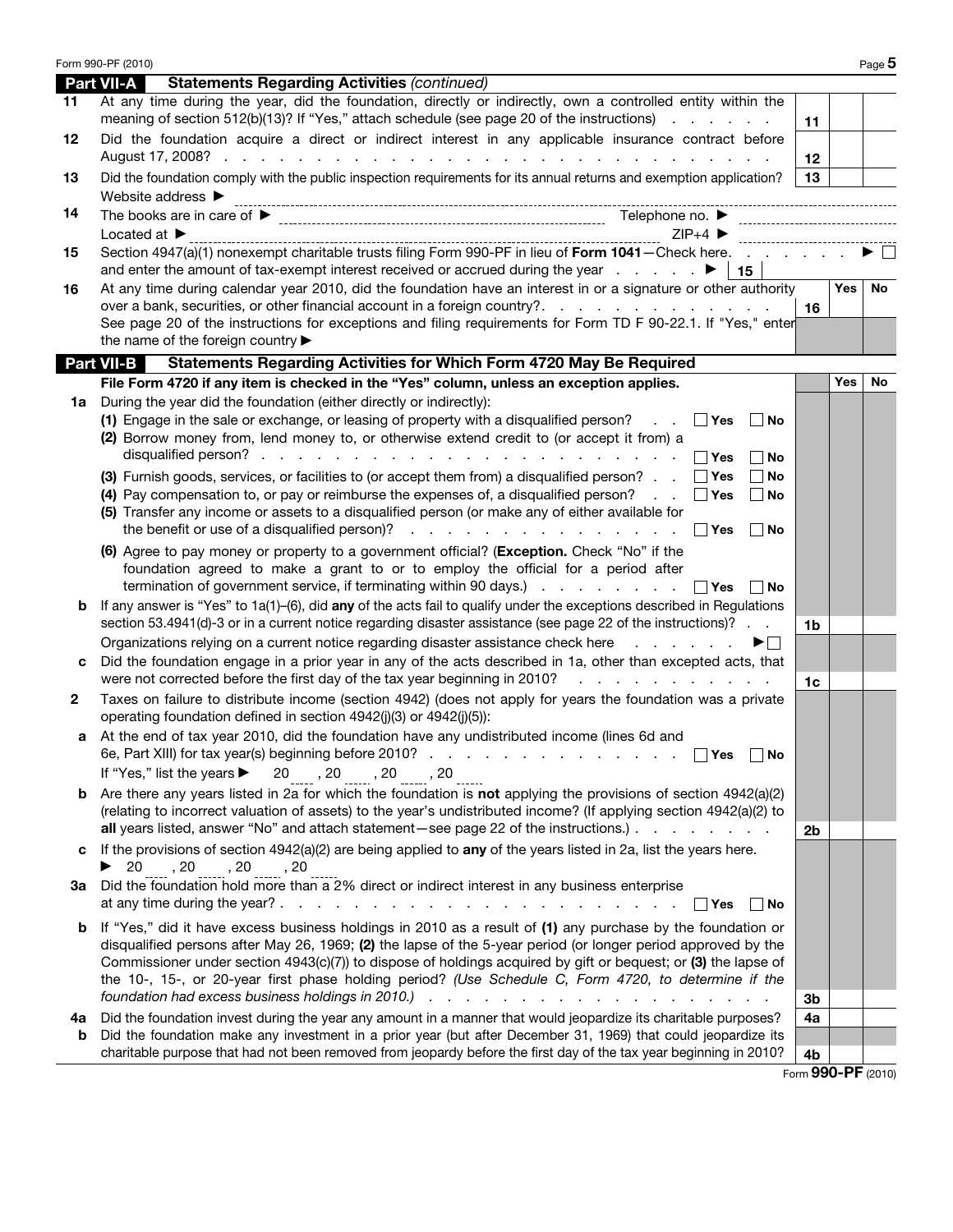|    | Form 990-PF (2010)                                                                                                                                                                                             |                | Page 6 |
|----|----------------------------------------------------------------------------------------------------------------------------------------------------------------------------------------------------------------|----------------|--------|
|    | Statements Regarding Activities for Which Form 4720 May Be Required (continued)<br><b>Part VII-B</b>                                                                                                           |                |        |
| 5а | During the year did the foundation pay or incur any amount to:                                                                                                                                                 |                |        |
|    | (1) Carry on propaganda, or otherwise attempt to influence legislation (section 4945(e))?<br>∣ ∣Yes<br>∣ ∣No                                                                                                   |                |        |
|    | (2) Influence the outcome of any specific public election (see section 4955); or to carry on,                                                                                                                  |                |        |
|    | directly or indirectly, any voter registration drive? $\cdots$ $\cdots$ $\cdots$ $\cdots$ $\cdots$ $\Box$ Yes<br>l No                                                                                          |                |        |
|    | (3) Provide a grant to an individual for travel, study, or other similar purposes? $\Box$ Yes<br>∣No                                                                                                           |                |        |
|    | (4) Provide a grant to an organization other than a charitable, etc., organization described in                                                                                                                |                |        |
|    | section 509(a)(1), (2), or (3), or section 4940(d)(2)? (see page 22 of the instructions) $\Box$ $\Box$ Yes $\Box$ No                                                                                           |                |        |
|    | (5) Provide for any purpose other than religious, charitable, scientific, literary, or educational<br>purposes, or for the prevention of cruelty to children or animals? $\ldots$ $\ldots$ $\ldots$ $\Box$ Yes |                |        |
| b  | $ $ No<br>If any answer is "Yes" to 5a(1)–(5), did any of the transactions fail to qualify under the exceptions described in                                                                                   |                |        |
|    | Regulations section 53.4945 or in a current notice regarding disaster assistance (see page 22 of the instructions)?                                                                                            | 5 <sub>b</sub> |        |
|    | Organizations relying on a current notice regarding disaster assistance check here<br>▶ │ │                                                                                                                    |                |        |
| C  | If the answer is "Yes" to question 5a(4), does the foundation claim exemption from the tax                                                                                                                     |                |        |
|    | because it maintained expenditure responsibility for the grant? $\Box$ Yes<br>l No                                                                                                                             |                |        |
|    | If "Yes," attach the statement required by Regulations section 53.4945-5(d).                                                                                                                                   |                |        |
| 6а | Did the foundation, during the year, receive any funds, directly or indirectly, to pay premiums                                                                                                                |                |        |
|    | on a personal benefit contract? $\ldots$ $\ldots$ $\ldots$ $\ldots$ $\ldots$ $\ldots$ $\ldots$ $\Box$ Yes $\Box$ No                                                                                            |                |        |
| b  | Did the foundation, during the year, pay premiums, directly or indirectly, on a personal benefit contract?                                                                                                     | 6b             |        |
|    | If "Yes" to 6b, file Form 8870.                                                                                                                                                                                |                |        |
| 7a | At any time during the tax year, was the foundation a party to a prohibited tax shelter transaction?<br>∣ ∣Yes<br>∣No                                                                                          |                |        |
| b  | If "Yes," did the foundation receive any proceeds or have any net income attributable to the transaction?                                                                                                      | 7b             |        |
|    | <b>Part VIII</b><br>Information About Officers, Directors, Trustees, Foundation Managers, Highly Paid Employees,                                                                                               |                |        |
|    | and Contractors                                                                                                                                                                                                |                |        |

1 List all officers, directors, trustees, foundation managers and their compensation (see page 22 of the instructions).

| (a) Name and address |  | (b) Title, and average (c) Compensation (d) Contributions to<br>hours per week (If not paid, enter employee benefit plans<br>devoted to position -0-) and deferred compensation | (e) Expense account,<br>other allowances |
|----------------------|--|---------------------------------------------------------------------------------------------------------------------------------------------------------------------------------|------------------------------------------|
|                      |  |                                                                                                                                                                                 |                                          |
|                      |  |                                                                                                                                                                                 |                                          |
|                      |  |                                                                                                                                                                                 |                                          |
|                      |  |                                                                                                                                                                                 |                                          |

2 Compensation of five highest-paid employees (other than those included on line 1—see page 23 of the instructions). If none, enter "NONE."

| (a) Name and address of each employee paid more than \$50,000 | (b) Title, and average<br>hours per week<br>devoted to position                   | (c) Compensation | (d) Contributions to<br>compensation | comployee benefit (e) Expense account,<br>  plans and deferred   other allowances |  |  |  |  |
|---------------------------------------------------------------|-----------------------------------------------------------------------------------|------------------|--------------------------------------|-----------------------------------------------------------------------------------|--|--|--|--|
|                                                               |                                                                                   |                  |                                      |                                                                                   |  |  |  |  |
|                                                               |                                                                                   |                  |                                      |                                                                                   |  |  |  |  |
|                                                               |                                                                                   |                  |                                      |                                                                                   |  |  |  |  |
|                                                               |                                                                                   |                  |                                      |                                                                                   |  |  |  |  |
|                                                               |                                                                                   |                  |                                      |                                                                                   |  |  |  |  |
| Total number of other employees paid over \$50,000            | $\bullet$ . The contract of the contract of the contract of $\blacktriangleright$ |                  |                                      |                                                                                   |  |  |  |  |
| Form 990-PF (2010)                                            |                                                                                   |                  |                                      |                                                                                   |  |  |  |  |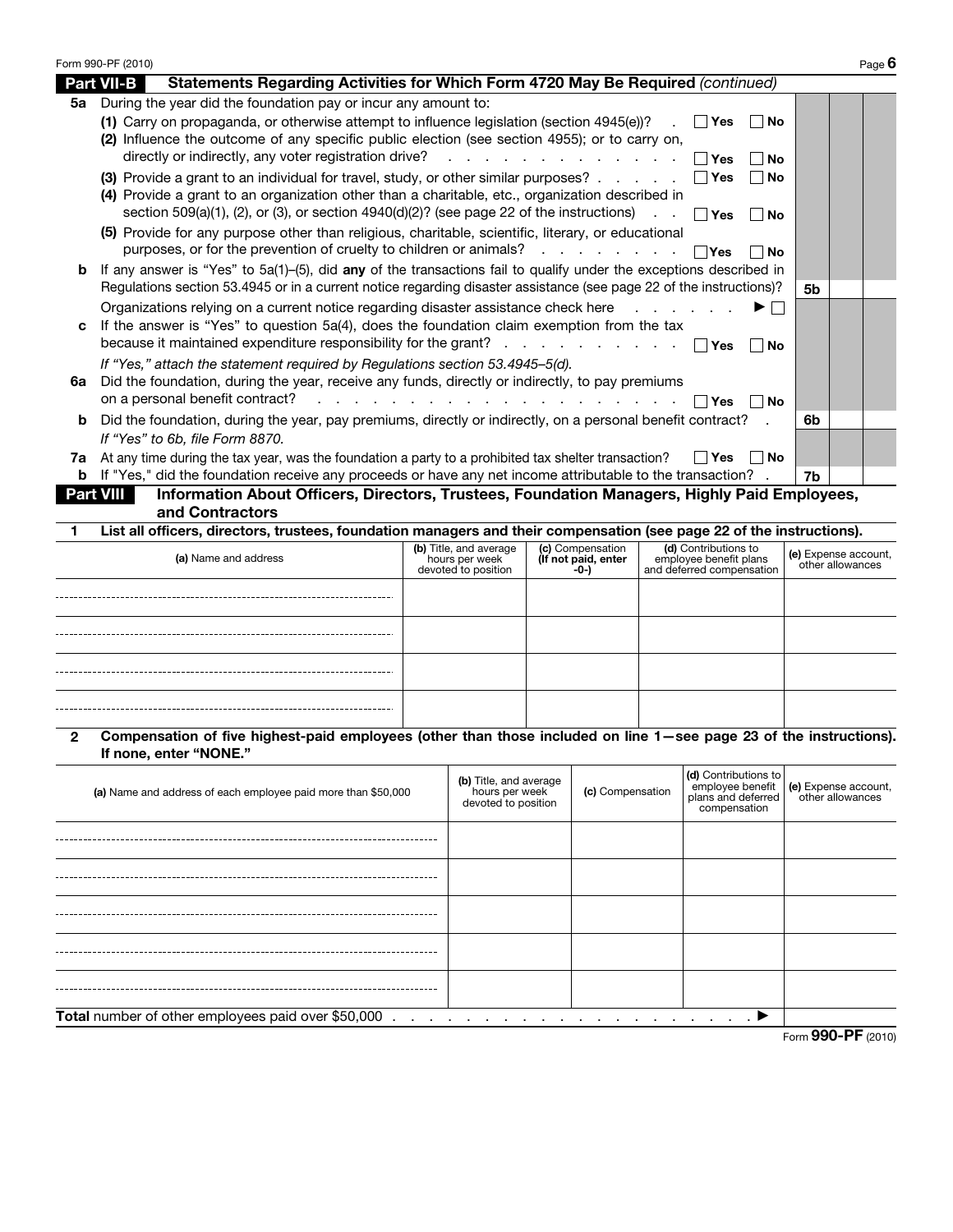|                                                                                                                                                     |                                                                          | Five highest-paid independent contractors for professional services (see page 23 of the instructions). If none, enter "NONE." |                  |
|-----------------------------------------------------------------------------------------------------------------------------------------------------|--------------------------------------------------------------------------|-------------------------------------------------------------------------------------------------------------------------------|------------------|
| (a) Name and address of each person paid more than \$50,000                                                                                         |                                                                          | (b) Type of service                                                                                                           | (c) Compensation |
|                                                                                                                                                     |                                                                          |                                                                                                                               |                  |
|                                                                                                                                                     |                                                                          |                                                                                                                               |                  |
|                                                                                                                                                     |                                                                          |                                                                                                                               |                  |
|                                                                                                                                                     |                                                                          |                                                                                                                               |                  |
|                                                                                                                                                     |                                                                          |                                                                                                                               |                  |
|                                                                                                                                                     |                                                                          |                                                                                                                               |                  |
|                                                                                                                                                     |                                                                          |                                                                                                                               |                  |
|                                                                                                                                                     |                                                                          |                                                                                                                               |                  |
|                                                                                                                                                     |                                                                          |                                                                                                                               |                  |
| Total number of others receiving over \$50,000 for professional services                                                                            | and a strain and                                                         | $\mathcal{A}$ , and $\mathcal{A}$ , and $\mathcal{A}$                                                                         |                  |
| Part IX-A<br><b>Summary of Direct Charitable Activities</b>                                                                                         |                                                                          |                                                                                                                               |                  |
| List the foundation's four largest direct charitable activities during the tax year. Include relevant statistical information such as the number of |                                                                          |                                                                                                                               |                  |
| organizations and other beneficiaries served, conferences convened, research papers produced, etc.                                                  |                                                                          |                                                                                                                               | Expenses         |
| 1                                                                                                                                                   |                                                                          |                                                                                                                               |                  |
|                                                                                                                                                     |                                                                          |                                                                                                                               |                  |
|                                                                                                                                                     |                                                                          |                                                                                                                               |                  |
| $\mathbf{2}$                                                                                                                                        |                                                                          |                                                                                                                               |                  |
|                                                                                                                                                     |                                                                          |                                                                                                                               |                  |
| З                                                                                                                                                   |                                                                          |                                                                                                                               |                  |
|                                                                                                                                                     |                                                                          |                                                                                                                               |                  |
|                                                                                                                                                     |                                                                          |                                                                                                                               |                  |
| 4                                                                                                                                                   |                                                                          |                                                                                                                               |                  |
|                                                                                                                                                     |                                                                          |                                                                                                                               |                  |
| Part IX-B                                                                                                                                           | Summary of Program-Related Investments (see page 24 of the instructions) |                                                                                                                               |                  |
| Describe the two largest program-related investments made by the foundation during the tax year on lines 1 and 2.                                   |                                                                          |                                                                                                                               | Amount           |
| 1                                                                                                                                                   |                                                                          |                                                                                                                               |                  |
|                                                                                                                                                     |                                                                          |                                                                                                                               |                  |
|                                                                                                                                                     |                                                                          |                                                                                                                               |                  |
| 2                                                                                                                                                   |                                                                          |                                                                                                                               |                  |
|                                                                                                                                                     |                                                                          |                                                                                                                               |                  |
| All other program-related investments. See page 24 of the instructions.                                                                             |                                                                          |                                                                                                                               |                  |
|                                                                                                                                                     |                                                                          |                                                                                                                               |                  |
| 3                                                                                                                                                   |                                                                          |                                                                                                                               |                  |
|                                                                                                                                                     |                                                                          |                                                                                                                               |                  |
| Total. Add lines 1 through 3                                                                                                                        |                                                                          |                                                                                                                               |                  |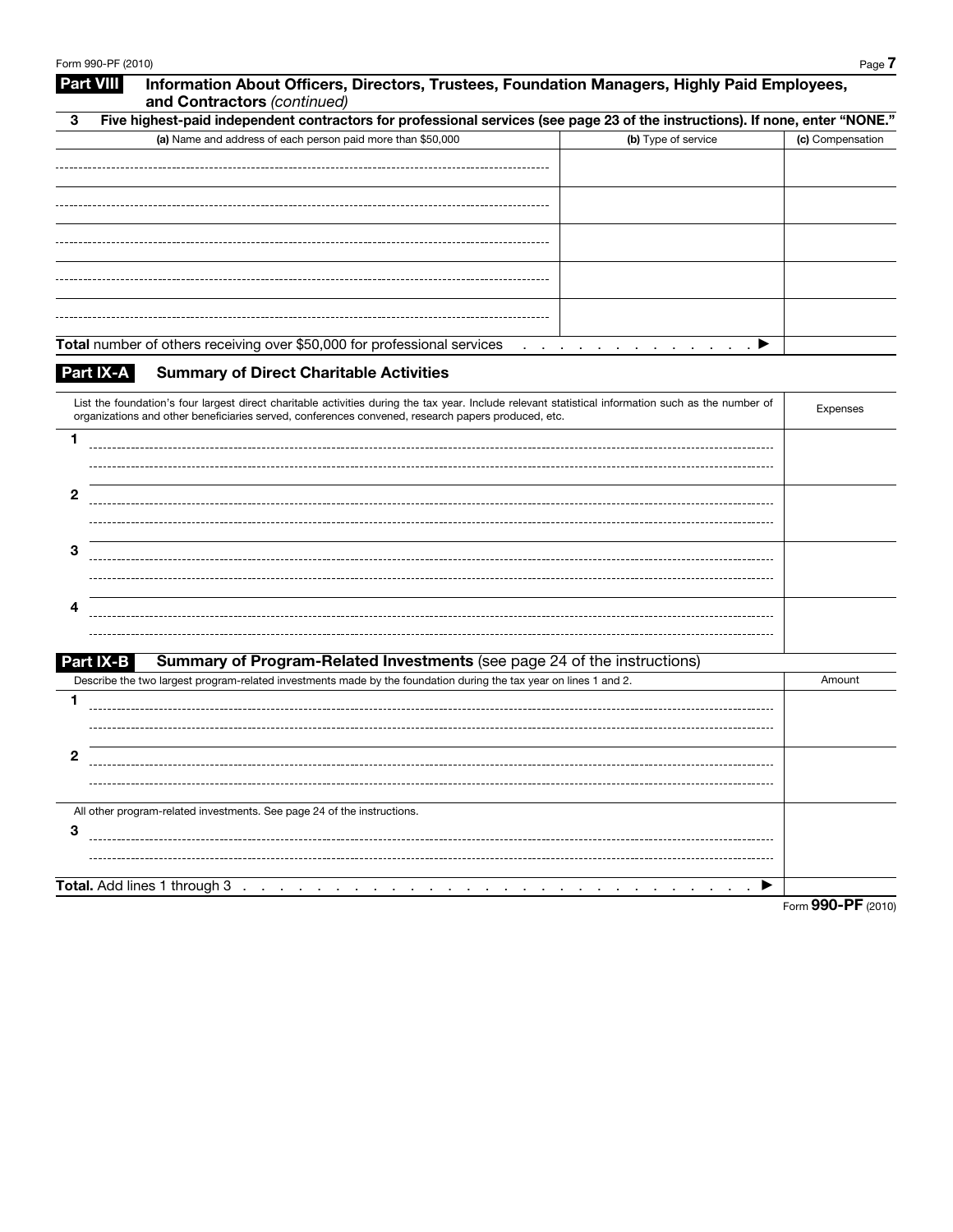|                | Form 990-PF (2010)                                                                                                                                                                                                                    |                | Page 8 |
|----------------|---------------------------------------------------------------------------------------------------------------------------------------------------------------------------------------------------------------------------------------|----------------|--------|
| Part X         | Minimum Investment Return (All domestic foundations must complete this part. Foreign foundations,<br>see page 24 of the instructions.)                                                                                                |                |        |
| 1              | Fair market value of assets not used (or held for use) directly in carrying out charitable, etc.,<br>purposes:                                                                                                                        |                |        |
| а              | Average monthly fair market value of securities enterstanding and and a securities of the second securities of the second second second second second second second second second second second second second second second se        | 1a             |        |
| b              |                                                                                                                                                                                                                                       | 1b             |        |
| с              | Fair market value of all other assets (see page 25 of the instructions)                                                                                                                                                               | 1 <sub>c</sub> |        |
| d              | Total (add lines 1a, b, and c) (e.g. in the case of the contract of the contract of the contract of the contract of the contract of the contract of the contract of the contract of the contract of the contract of the contra        | 1d             |        |
| е              | Reduction claimed for blockage or other factors reported on lines 1a and                                                                                                                                                              |                |        |
|                | 1c (attach detailed explanation). $\cdots$ $\cdots$ $\cdots$ $\cdots$ $\cdots$ $\cdots$ $\cdots$ 1e                                                                                                                                   |                |        |
| 2              |                                                                                                                                                                                                                                       | $\mathbf{2}$   |        |
| 3              |                                                                                                                                                                                                                                       | 3              |        |
| 4              | Cash deemed held for charitable activities. Enter 1 1/2 % of line 3 (for greater amount, see page 25 of                                                                                                                               |                |        |
|                |                                                                                                                                                                                                                                       | 4              |        |
| 5              | Net value of noncharitable-use assets. Subtract line 4 from line 3. Enter here and on Part V, line 4                                                                                                                                  | 5              |        |
| 6              |                                                                                                                                                                                                                                       | 6              |        |
| <b>Part XI</b> | <b>Distributable Amount</b> (see page 25 of the instructions) (Section 4942(j)(3) and (j)(5) private operating<br>foundations and certain foreign organizations check here $\blacktriangleright \Box$ and do not complete this part.) |                |        |
| 1              |                                                                                                                                                                                                                                       | $\mathbf{1}$   |        |
| 2a             | Tax on investment income for 2010 from Part VI, line 5 $\ldots$ $\ldots$ $\ldots$   2a                                                                                                                                                |                |        |
| b              | Income tax for 2010. (This does not include the tax from Part VI.) $\blacksquare$                                                                                                                                                     |                |        |
| c              | Add lines 2a and 2b and all and all and all and all and all and all and all and all and all and all and all and all and all and all and all and all and all and all and all and all and all and all and all and all and all an        | 2c             |        |
| 3              | Distributable amount before adjustments. Subtract line 2c from line 1                                                                                                                                                                 | 3              |        |
| 4              | Recoveries of amounts treated as qualifying distributions enterstanded as $\sim$ . The state of a state of a state of $\sim$                                                                                                          | 4              |        |
| 5              |                                                                                                                                                                                                                                       | 5              |        |
| 6              | Deduction from distributable amount (see page 25 of the instructions)                                                                                                                                                                 | 6              |        |
| 7              | Distributable amount as adjusted. Subtract line 6 from line 5. Enter here and on Part XIII,                                                                                                                                           |                |        |
|                |                                                                                                                                                                                                                                       | $\overline{7}$ |        |
|                | <b>Part XII</b> Qualifying Distributions (see page 25 of the instructions)                                                                                                                                                            |                |        |
| 1              | Amounts paid (including administrative expenses) to accomplish charitable, etc., purposes:                                                                                                                                            |                |        |
| a              | Expenses, contributions, gifts, etc.—total from Part I, column (d), line 26                                                                                                                                                           | 1a             |        |
| b              |                                                                                                                                                                                                                                       | 1b             |        |
| $\mathbf{2}$   | Amounts paid to acquire assets used (or held for use) directly in carrying out charitable, etc.,                                                                                                                                      |                |        |
|                |                                                                                                                                                                                                                                       | $\overline{2}$ |        |
| 3.             | Amounts set aside for specific charitable projects that satisfy the:                                                                                                                                                                  |                |        |
| a              |                                                                                                                                                                                                                                       | 3a             |        |
| b              |                                                                                                                                                                                                                                       | 3b             |        |
| 4              | Qualifying distributions. Add lines 1a through 3b. Enter here and on Part V, line 8, and Part XIII, line 4                                                                                                                            | 4              |        |
| 5              | Foundations that qualify under section 4940(e) for the reduced rate of tax on net investment income.                                                                                                                                  |                |        |
|                | Enter 1% of Part I, line 27b (see page 26 of the instructions)<br>design and a state of the state of the state                                                                                                                        | $\sqrt{5}$     |        |
| 6              | Adjusted qualifying distributions. Subtract line 5 from line 4<br>.                                                                                                                                                                   | 6              |        |
|                | Note. The amount on line 6 will be used in Part V, column (b), in subsequent years when calculating whether the foundation<br>qualifies for the section 4940(e) reduction of tax in those years.                                      |                |        |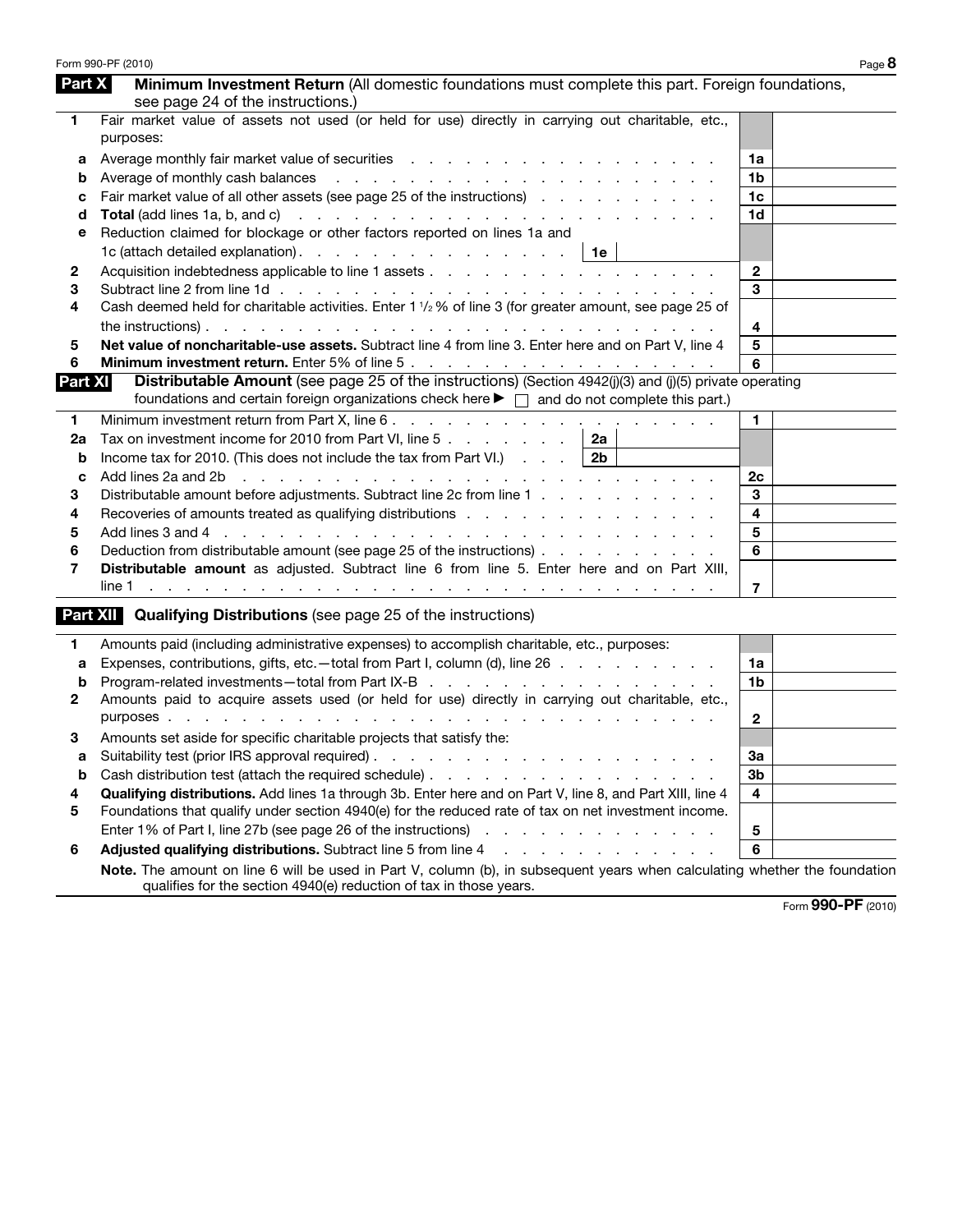| Form 990-PF (2010)<br>Page 9 |                                                                                                                                                                                   |               |                            |             |             |  |
|------------------------------|-----------------------------------------------------------------------------------------------------------------------------------------------------------------------------------|---------------|----------------------------|-------------|-------------|--|
| Part XIII                    | <b>Undistributed Income</b> (see page 26 of the instructions)                                                                                                                     |               |                            |             |             |  |
| 1                            | Distributable amount for 2010 from Part XI,                                                                                                                                       | (a)<br>Corpus | (b)<br>Years prior to 2009 | (c)<br>2009 | (d)<br>2010 |  |
| 2                            | $line 7$<br>Undistributed income, if any, as of the end of 2010:                                                                                                                  |               |                            |             |             |  |
| а                            | Enter amount for 2009 only                                                                                                                                                        |               |                            |             |             |  |
| b                            | 70, Total for prior years: 20 ,20                                                                                                                                                 |               |                            |             |             |  |
| З                            | Excess distributions carryover, if any, to 2010:                                                                                                                                  |               |                            |             |             |  |
| а                            | From 2005<br>and the contract of the second                                                                                                                                       |               |                            |             |             |  |
| b                            | From 2006<br>and the company of the company                                                                                                                                       |               |                            |             |             |  |
| с                            | From 2007<br>and a series of                                                                                                                                                      |               |                            |             |             |  |
| d                            | From 2008<br>and the company of the second                                                                                                                                        |               |                            |             |             |  |
| е                            | From 2009<br>and the contract of the second                                                                                                                                       |               |                            |             |             |  |
| f                            | Total of lines 3a through e                                                                                                                                                       |               |                            |             |             |  |
| 4                            | Qualifying distributions for 2010 from Part XII,<br>line $4: \triangleright$ \$                                                                                                   |               |                            |             |             |  |
| а                            | Applied to 2009, but not more than line 2a.<br>Applied to undistributed income of prior years                                                                                     |               |                            |             |             |  |
| b                            | (Election required - see page 26 of the instructions)                                                                                                                             |               |                            |             |             |  |
| с                            | Treated as distributions out of corpus (Election<br>required-see page 26 of the instructions).                                                                                    |               |                            |             |             |  |
| d                            | Applied to 2010 distributable amount                                                                                                                                              |               |                            |             |             |  |
| е                            | Remaining amount distributed out of corpus                                                                                                                                        |               |                            |             |             |  |
| 5                            | Excess distributions carryover applied to 2010                                                                                                                                    |               |                            |             |             |  |
|                              | (If an amount appears in column (d), the same<br>amount must be shown in column (a).)                                                                                             |               |                            |             |             |  |
| 6                            | Enter the net total of each column as<br>indicated below:                                                                                                                         |               |                            |             |             |  |
| а                            | Corpus. Add lines 3f, 4c, and 4e. Subtract line 5                                                                                                                                 |               |                            |             |             |  |
| b                            | Prior years' undistributed income. Subtract<br>line 4b from line 2b<br>and a strategic and a strategic                                                                            |               |                            |             |             |  |
| c                            | Enter the amount of prior years' undistributed<br>income for which a notice of deficiency has<br>been issued, or on which the section 4942(a)<br>tax has been previously assessed |               |                            |             |             |  |
| d                            | Subtract line 6c from line 6b. Taxable<br>amount-see page 27 of the instructions.                                                                                                 |               |                            |             |             |  |
| е                            | Undistributed income for 2009. Subtract line<br>4a from line 2a. Taxable amount-see page<br>27 of the instructions                                                                |               |                            |             |             |  |
| f                            | Undistributed income for 2010. Subtract lines<br>4d and 5 from line 1. This amount must be<br>distributed in 2011.                                                                |               |                            |             |             |  |
| 7                            | Amounts treated as distributions out of corpus<br>to satisfy requirements imposed by section<br>170(b)(1)(F) or 4942(g)(3) (see page 27 of the<br>$instructions)$                 |               |                            |             |             |  |
| 8                            | Excess distributions carryover from 2005 not<br>applied on line 5 or line 7 (see page 27 of the<br>$instructions)$                                                                |               |                            |             |             |  |
| 9                            | Excess distributions carryover to 2011.<br>Subtract lines 7 and 8 from line 6a                                                                                                    |               |                            |             |             |  |
| 10                           | Analysis of line 9:                                                                                                                                                               |               |                            |             |             |  |
| a                            | Excess from 2006 $\ldots$ $\ldots$                                                                                                                                                |               |                            |             |             |  |
| b                            | Excess from 2007 $\ldots$ .                                                                                                                                                       |               |                            |             |             |  |
| c                            | Excess from 2008 $\ldots$ $\ldots$                                                                                                                                                |               |                            |             |             |  |
| d                            | Excess from 2009 $\ldots$ $\ldots$                                                                                                                                                |               |                            |             |             |  |
| е                            | Excess from 2010 $\ldots$ .                                                                                                                                                       |               |                            |             |             |  |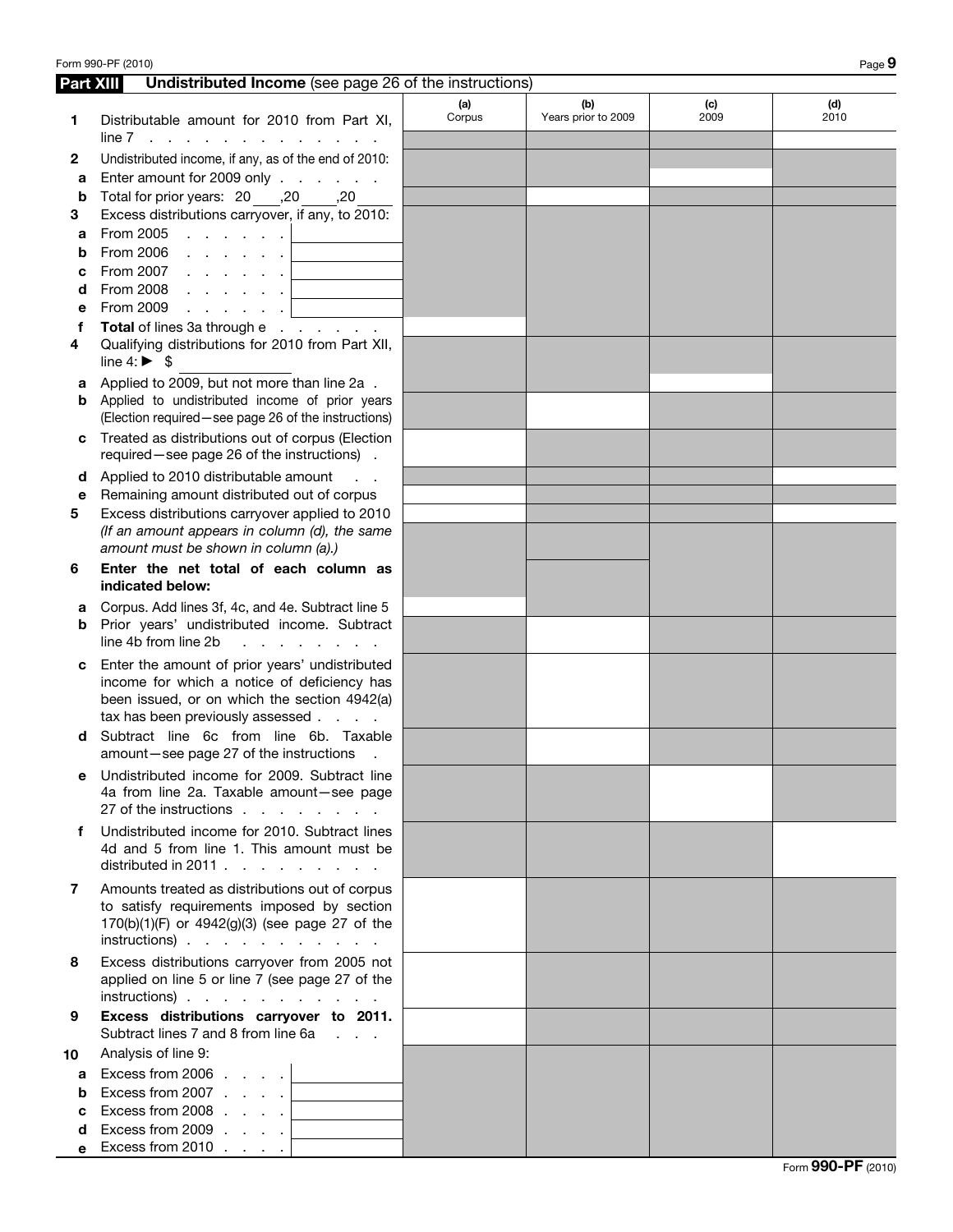|                 | Form 990-PF (2010)                                                                                                                                                                                                                                                              |          |          |               |            | Page 10                       |
|-----------------|---------------------------------------------------------------------------------------------------------------------------------------------------------------------------------------------------------------------------------------------------------------------------------|----------|----------|---------------|------------|-------------------------------|
| <b>Part XIV</b> | <b>Private Operating Foundations</b> (see page 27 of the instructions and Part VII-A, question 9)                                                                                                                                                                               |          |          |               |            |                               |
|                 | 1a If the foundation has received a ruling or determination letter that it is a private operating<br>foundation, and the ruling is effective for 2010, enter the date of the ruling $\ldots$                                                                                    |          |          |               |            |                               |
| b               | Check box to indicate whether the foundation is a private operating foundation described in section                                                                                                                                                                             |          |          |               |            | 4942(j)(3) or □<br>4942(j)(5) |
| 2a              | Enter the lesser of the adiusted net                                                                                                                                                                                                                                            | Tax year |          | Prior 3 years |            |                               |
|                 | income from Part I or the minimum                                                                                                                                                                                                                                               | (a) 2010 | (b) 2009 | (c) 2008      | $(d)$ 2007 | (e) Total                     |
|                 | investment return from Part X for<br>each year listed $\ldots$ $\ldots$ $\ldots$                                                                                                                                                                                                |          |          |               |            |                               |
| b               | 85% of line 2a<br>and a state of the state                                                                                                                                                                                                                                      |          |          |               |            |                               |
| c               | Qualifying distributions from Part XII,                                                                                                                                                                                                                                         |          |          |               |            |                               |
|                 | line 4 for each year listed $\ldots$ .                                                                                                                                                                                                                                          |          |          |               |            |                               |
| d               | Amounts included in line 2c not used directly<br>for active conduct of exempt activities                                                                                                                                                                                        |          |          |               |            |                               |
|                 | Qualifying distributions made directly                                                                                                                                                                                                                                          |          |          |               |            |                               |
|                 | for active conduct of exempt activities.<br>Subtract line 2d from line 2c<br><b>Contractor</b>                                                                                                                                                                                  |          |          |               |            |                               |
| 3               | Complete 3a, b, or c for the<br>alternative test relied upon:                                                                                                                                                                                                                   |          |          |               |            |                               |
| а               | "Assets" alternative test-enter:                                                                                                                                                                                                                                                |          |          |               |            |                               |
|                 | $(1)$ Value of all assets $\ldots$ $\ldots$                                                                                                                                                                                                                                     |          |          |               |            |                               |
|                 | (2) Value of assets qualifying under                                                                                                                                                                                                                                            |          |          |               |            |                               |
|                 | section $4942(j)(3)(B)(i)$                                                                                                                                                                                                                                                      |          |          |               |            |                               |
| b               | "Endowment" alternative test-enter 2/3<br>of minimum investment return shown in<br>Part X, line 6 for each year listed                                                                                                                                                          |          |          |               |            |                               |
| C               | "Support" alternative test-enter:                                                                                                                                                                                                                                               |          |          |               |            |                               |
|                 | (1) Total support other than gross<br>investment<br>income<br>(interest,<br>dividends, rents, payments on<br>securities<br>loans<br>(section<br>$512(a)(5)$ , or royalties).<br><b>Service</b> State                                                                            |          |          |               |            |                               |
|                 | (2) Support from general public<br>and<br>5 or<br>more<br>exempt<br>organizations as provided in<br>section $4942(j)(3)(B)(iii)$                                                                                                                                                |          |          |               |            |                               |
|                 | (3) Largest amount of support from<br>an exempt organization<br><b>Contractor</b>                                                                                                                                                                                               |          |          |               |            |                               |
|                 | (4) Gross investment income                                                                                                                                                                                                                                                     |          |          |               |            |                               |
| <b>Part XV</b>  | Supplementary Information (Complete this part only if the foundation had \$5,000 or more in assets at<br>any time during the year-see page 28 of the instructions.)                                                                                                             |          |          |               |            |                               |
|                 | <b>Information Regarding Foundation Managers:</b>                                                                                                                                                                                                                               |          |          |               |            |                               |
| a               | List any managers of the foundation who have contributed more than 2% of the total contributions received by the foundation<br>before the close of any tax year (but only if they have contributed more than \$5,000). (See section 507(d)(2).)                                 |          |          |               |            |                               |
| b               | List any managers of the foundation who own 10% or more of the stock of a corporation (or an equally large portion of the<br>ownership of a partnership or other entity) of which the foundation has a 10% or greater interest.                                                 |          |          |               |            |                               |
| $\mathbf{2}$    | Information Regarding Contribution, Grant, Gift, Loan, Scholarship, etc., Programs:                                                                                                                                                                                             |          |          |               |            |                               |
|                 | Check here $\blacktriangleright \Box$ if the foundation only makes contributions to preselected charitable organizations and does not accept<br>unsolicited requests for funds. If the foundation makes gifts, grants, etc. (see page 28 of the instructions) to individuals or |          |          |               |            |                               |
|                 | organizations under other conditions, complete items 2a, b, c, and d.                                                                                                                                                                                                           |          |          |               |            |                               |
| а               | The name, address, and telephone number of the person to whom applications should be addressed:                                                                                                                                                                                 |          |          |               |            |                               |
|                 |                                                                                                                                                                                                                                                                                 |          |          |               |            |                               |
| b               | The form in which applications should be submitted and information and materials they should include:                                                                                                                                                                           |          |          |               |            |                               |

- c Any submission deadlines:
- d Any restrictions or limitations on awards, such as by geographical areas, charitable fields, kinds of institutions, or other factors: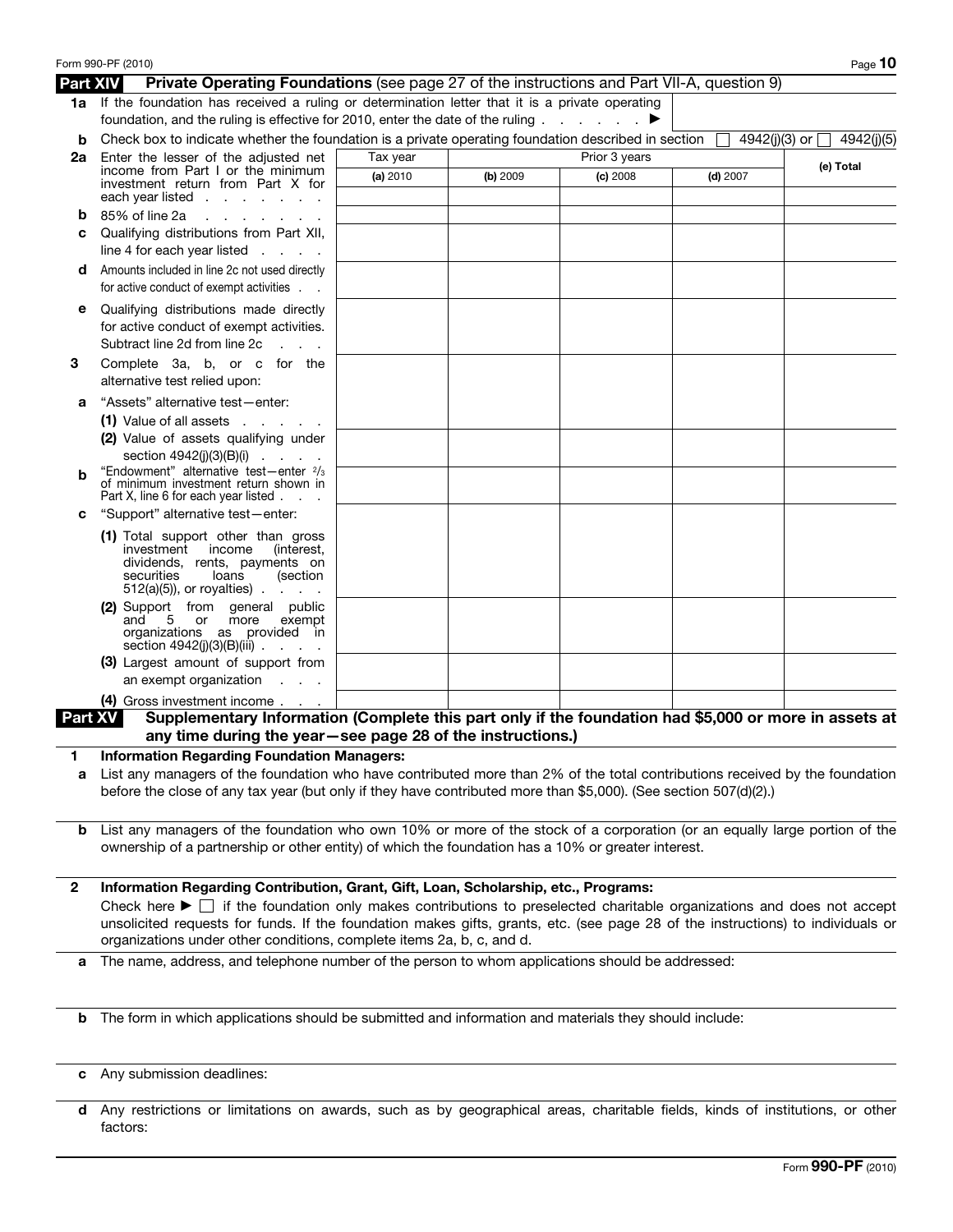|                | Form 990-PF (2010)                                                                                         |                                                                                                                    |                                                              |                                                 | Page 11        |
|----------------|------------------------------------------------------------------------------------------------------------|--------------------------------------------------------------------------------------------------------------------|--------------------------------------------------------------|-------------------------------------------------|----------------|
| Part XV        | <b>Supplementary Information (continued)</b>                                                               |                                                                                                                    |                                                              |                                                 |                |
| $3\phantom{a}$ | Grants and Contributions Paid During the Year or Approved for Future Payment                               |                                                                                                                    |                                                              |                                                 |                |
|                | Recipient                                                                                                  | If recipient is an individual,<br>show any relationship to<br>any foundation manager<br>or substantial contributor | Foundation<br>status of                                      | Purpose of grant or<br>contribution             | Amount         |
|                | Name and address (home or business)                                                                        |                                                                                                                    | recipient                                                    |                                                 |                |
|                | a Paid during the year                                                                                     |                                                                                                                    |                                                              |                                                 |                |
|                |                                                                                                            |                                                                                                                    |                                                              |                                                 |                |
|                |                                                                                                            |                                                                                                                    |                                                              |                                                 |                |
|                |                                                                                                            |                                                                                                                    |                                                              |                                                 |                |
|                |                                                                                                            |                                                                                                                    |                                                              |                                                 |                |
|                |                                                                                                            |                                                                                                                    |                                                              |                                                 |                |
|                |                                                                                                            |                                                                                                                    |                                                              |                                                 |                |
|                |                                                                                                            |                                                                                                                    |                                                              |                                                 |                |
|                |                                                                                                            |                                                                                                                    |                                                              |                                                 |                |
|                |                                                                                                            |                                                                                                                    |                                                              |                                                 |                |
|                |                                                                                                            |                                                                                                                    |                                                              |                                                 |                |
|                |                                                                                                            |                                                                                                                    |                                                              |                                                 |                |
|                |                                                                                                            |                                                                                                                    |                                                              |                                                 |                |
|                |                                                                                                            |                                                                                                                    |                                                              |                                                 |                |
|                |                                                                                                            |                                                                                                                    |                                                              |                                                 |                |
|                |                                                                                                            |                                                                                                                    |                                                              |                                                 |                |
|                |                                                                                                            |                                                                                                                    |                                                              |                                                 |                |
|                |                                                                                                            |                                                                                                                    |                                                              |                                                 |                |
|                |                                                                                                            |                                                                                                                    |                                                              |                                                 |                |
|                |                                                                                                            |                                                                                                                    |                                                              |                                                 |                |
|                |                                                                                                            |                                                                                                                    |                                                              |                                                 |                |
|                |                                                                                                            |                                                                                                                    |                                                              |                                                 |                |
|                |                                                                                                            |                                                                                                                    |                                                              |                                                 |                |
|                |                                                                                                            |                                                                                                                    |                                                              |                                                 |                |
|                |                                                                                                            |                                                                                                                    |                                                              |                                                 |                |
|                |                                                                                                            |                                                                                                                    |                                                              |                                                 |                |
|                |                                                                                                            |                                                                                                                    |                                                              |                                                 |                |
|                |                                                                                                            |                                                                                                                    |                                                              |                                                 |                |
|                |                                                                                                            |                                                                                                                    |                                                              |                                                 |                |
|                |                                                                                                            |                                                                                                                    |                                                              |                                                 |                |
|                |                                                                                                            |                                                                                                                    |                                                              |                                                 |                |
|                | <b>Total</b><br>$\sim$<br>$\sim$<br>$\alpha$ , $\alpha$<br>$\cdot$<br>$\blacksquare$<br>$\blacksquare$     | $\bullet$<br>$\bullet$<br>$\cdot$                                                                                  | $\blacksquare$<br><b>Contract Contract</b><br>$\blacksquare$ | ▶<br>$\sim$<br>$\blacksquare$<br>$\blacksquare$ | 3a             |
|                | <b>b</b> Approved for future payment                                                                       |                                                                                                                    |                                                              |                                                 |                |
|                |                                                                                                            |                                                                                                                    |                                                              |                                                 |                |
|                |                                                                                                            |                                                                                                                    |                                                              |                                                 |                |
|                |                                                                                                            |                                                                                                                    |                                                              |                                                 |                |
|                |                                                                                                            |                                                                                                                    |                                                              |                                                 |                |
|                |                                                                                                            |                                                                                                                    |                                                              |                                                 |                |
|                |                                                                                                            |                                                                                                                    |                                                              |                                                 |                |
|                |                                                                                                            |                                                                                                                    |                                                              |                                                 |                |
|                |                                                                                                            |                                                                                                                    |                                                              |                                                 |                |
|                |                                                                                                            |                                                                                                                    |                                                              |                                                 |                |
|                |                                                                                                            |                                                                                                                    |                                                              |                                                 |                |
|                |                                                                                                            |                                                                                                                    |                                                              |                                                 |                |
|                |                                                                                                            |                                                                                                                    |                                                              |                                                 |                |
|                |                                                                                                            |                                                                                                                    |                                                              |                                                 |                |
|                |                                                                                                            |                                                                                                                    |                                                              |                                                 |                |
|                | <b>Total</b>                                                                                               |                                                                                                                    |                                                              |                                                 |                |
|                | $\mathbf{r}$<br>$\sim 10^{-10}$ km $^{-1}$<br><b>Contract Contract</b><br>$\blacksquare$<br>$\blacksquare$ |                                                                                                                    |                                                              | $\sim$<br>$\sim$<br>$\sim$                      | 3 <sub>b</sub> |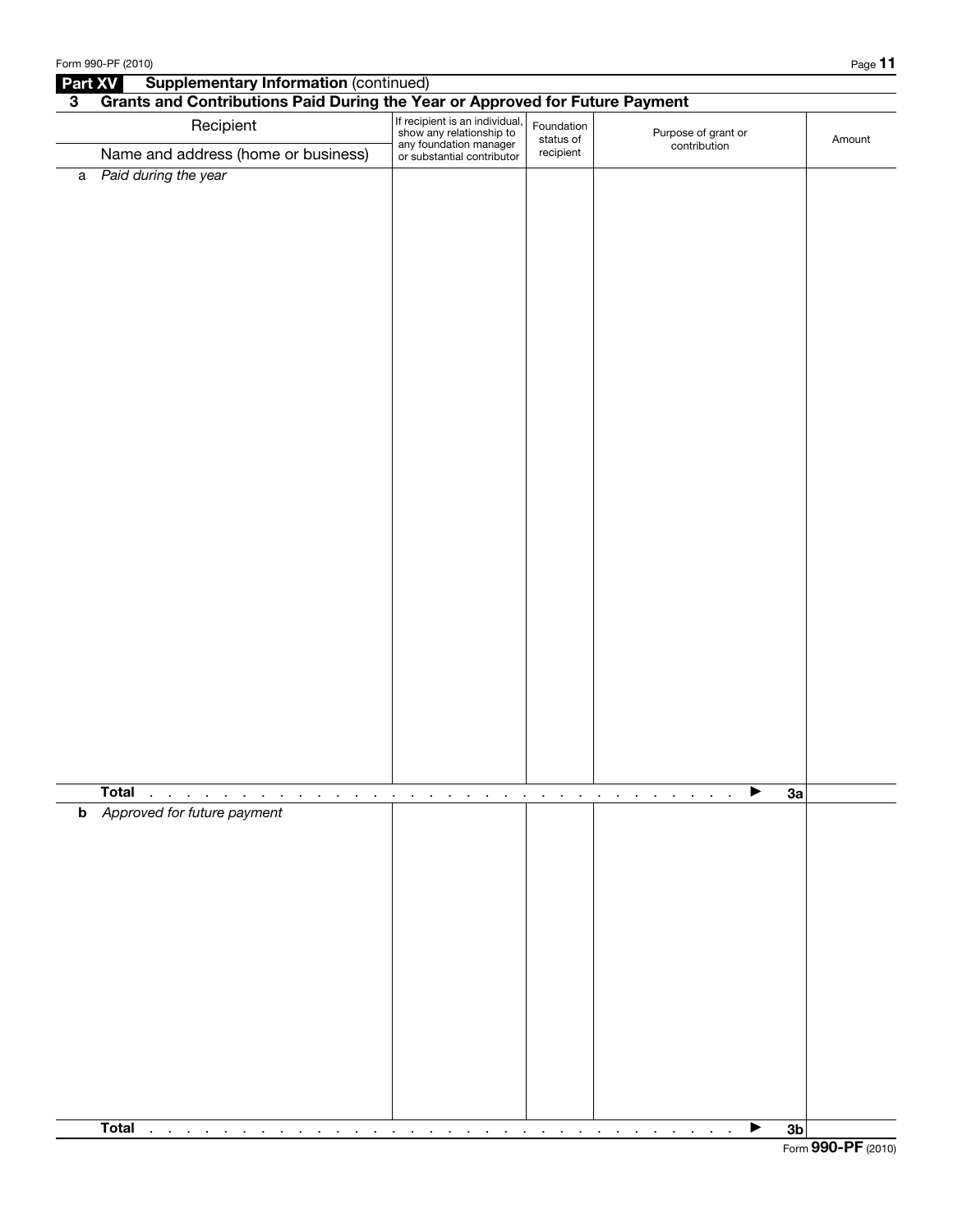|    | <b>Part XVI-A</b>                | <b>Analysis of Income-Producing Activities</b>                                                                                                                                                                                                                         |                      |                                                   |                       |                                      |                                                                               |
|----|----------------------------------|------------------------------------------------------------------------------------------------------------------------------------------------------------------------------------------------------------------------------------------------------------------------|----------------------|---------------------------------------------------|-----------------------|--------------------------------------|-------------------------------------------------------------------------------|
|    |                                  | Enter gross amounts unless otherwise indicated.                                                                                                                                                                                                                        |                      | Unrelated business income                         |                       | Excluded by section 512, 513, or 514 | (e)                                                                           |
|    |                                  |                                                                                                                                                                                                                                                                        | (a)<br>Business code | (b)<br>Amount                                     | (c)<br>Exclusion code | (d)<br>Amount                        | Related or exempt<br>function income<br>(See page 28 of<br>the instructions.) |
| а  |                                  | 1 Program service revenue:                                                                                                                                                                                                                                             |                      |                                                   |                       |                                      |                                                                               |
|    | b                                |                                                                                                                                                                                                                                                                        |                      |                                                   |                       |                                      |                                                                               |
|    |                                  |                                                                                                                                                                                                                                                                        |                      |                                                   |                       |                                      |                                                                               |
|    | d                                |                                                                                                                                                                                                                                                                        |                      |                                                   |                       |                                      |                                                                               |
|    | е                                |                                                                                                                                                                                                                                                                        |                      |                                                   |                       |                                      |                                                                               |
|    |                                  |                                                                                                                                                                                                                                                                        |                      |                                                   |                       |                                      |                                                                               |
|    | g                                | Fees and contracts from government agencies                                                                                                                                                                                                                            |                      |                                                   |                       |                                      |                                                                               |
|    |                                  | 2 Membership dues and assessments<br>and a state                                                                                                                                                                                                                       |                      |                                                   |                       |                                      |                                                                               |
| 3  |                                  | Interest on savings and temporary cash investments                                                                                                                                                                                                                     |                      |                                                   |                       |                                      |                                                                               |
|    |                                  | Dividends and interest from securities                                                                                                                                                                                                                                 |                      |                                                   |                       |                                      |                                                                               |
| 5. |                                  | Net rental income or (loss) from real estate:                                                                                                                                                                                                                          |                      |                                                   |                       |                                      |                                                                               |
|    |                                  | a Debt-financed property<br>and the contract of the                                                                                                                                                                                                                    |                      |                                                   |                       |                                      |                                                                               |
|    |                                  | <b>b</b> Not debt-financed property<br>6 Net rental income or (loss) from personal property                                                                                                                                                                            |                      |                                                   |                       |                                      |                                                                               |
| 7  |                                  | Other investment income                                                                                                                                                                                                                                                |                      |                                                   |                       |                                      |                                                                               |
| 8  |                                  | Gain or (loss) from sales of assets other than inventory                                                                                                                                                                                                               |                      |                                                   |                       |                                      |                                                                               |
| 9  |                                  | Net income or (loss) from special events                                                                                                                                                                                                                               |                      |                                                   |                       |                                      |                                                                               |
| 10 |                                  | Gross profit or (loss) from sales of inventory                                                                                                                                                                                                                         |                      |                                                   |                       |                                      |                                                                               |
| 11 |                                  | Other revenue: a                                                                                                                                                                                                                                                       |                      |                                                   |                       |                                      |                                                                               |
|    | b                                | <u> 1989 - Johann Barbara, martxa alemaniar a</u>                                                                                                                                                                                                                      |                      |                                                   |                       |                                      |                                                                               |
|    | c                                | <u> 1980 - Johann Barn, amerikansk politiker (d. 1980)</u>                                                                                                                                                                                                             |                      |                                                   |                       |                                      |                                                                               |
|    | d                                | <u> 1989 - Johann Barn, mars and de Brasilian (b. 1989)</u>                                                                                                                                                                                                            |                      |                                                   |                       |                                      |                                                                               |
|    | е                                |                                                                                                                                                                                                                                                                        |                      |                                                   |                       |                                      |                                                                               |
|    |                                  | 12 Subtotal. Add columns (b), (d), and (e)                                                                                                                                                                                                                             |                      | <u> 1989 - Johann Barnett, fransk politiker (</u> |                       |                                      |                                                                               |
|    |                                  | (See worksheet in line 13 instructions on page 29 to verify calculations.)                                                                                                                                                                                             |                      |                                                   |                       | $13 \quad -$                         |                                                                               |
|    | <b>Part XVI-B</b>                | Relationship of Activities to the Accomplishment of Exempt Purposes                                                                                                                                                                                                    |                      |                                                   |                       |                                      |                                                                               |
|    | Line No.<br>$\blacktriangledown$ | Explain below how each activity for which income is reported in column (e) of Part XVI-A contributed importantly to the<br>accomplishment of the foundation's exempt purposes (other than by providing funds for such purposes). (See page 29 of the<br>instructions.) |                      |                                                   |                       |                                      |                                                                               |
|    |                                  |                                                                                                                                                                                                                                                                        |                      |                                                   |                       |                                      |                                                                               |
|    |                                  |                                                                                                                                                                                                                                                                        |                      |                                                   |                       |                                      |                                                                               |
|    |                                  |                                                                                                                                                                                                                                                                        |                      |                                                   |                       |                                      |                                                                               |
|    |                                  |                                                                                                                                                                                                                                                                        |                      |                                                   |                       |                                      |                                                                               |
|    |                                  |                                                                                                                                                                                                                                                                        |                      |                                                   |                       |                                      |                                                                               |
|    |                                  |                                                                                                                                                                                                                                                                        |                      |                                                   |                       |                                      |                                                                               |
|    |                                  |                                                                                                                                                                                                                                                                        |                      |                                                   |                       |                                      |                                                                               |
|    |                                  |                                                                                                                                                                                                                                                                        |                      |                                                   |                       |                                      |                                                                               |
|    |                                  |                                                                                                                                                                                                                                                                        |                      |                                                   |                       |                                      |                                                                               |
|    |                                  |                                                                                                                                                                                                                                                                        |                      |                                                   |                       |                                      |                                                                               |
|    |                                  |                                                                                                                                                                                                                                                                        |                      |                                                   |                       |                                      |                                                                               |
|    |                                  |                                                                                                                                                                                                                                                                        |                      |                                                   |                       |                                      |                                                                               |
|    |                                  |                                                                                                                                                                                                                                                                        |                      |                                                   |                       |                                      |                                                                               |
|    |                                  |                                                                                                                                                                                                                                                                        |                      |                                                   |                       |                                      |                                                                               |
|    |                                  |                                                                                                                                                                                                                                                                        |                      |                                                   |                       |                                      |                                                                               |
|    |                                  |                                                                                                                                                                                                                                                                        |                      |                                                   |                       |                                      |                                                                               |
|    |                                  |                                                                                                                                                                                                                                                                        |                      |                                                   |                       |                                      |                                                                               |
|    |                                  |                                                                                                                                                                                                                                                                        |                      |                                                   |                       |                                      |                                                                               |
|    |                                  |                                                                                                                                                                                                                                                                        |                      |                                                   |                       |                                      |                                                                               |
|    |                                  |                                                                                                                                                                                                                                                                        |                      |                                                   |                       |                                      |                                                                               |
|    |                                  |                                                                                                                                                                                                                                                                        |                      |                                                   |                       |                                      |                                                                               |